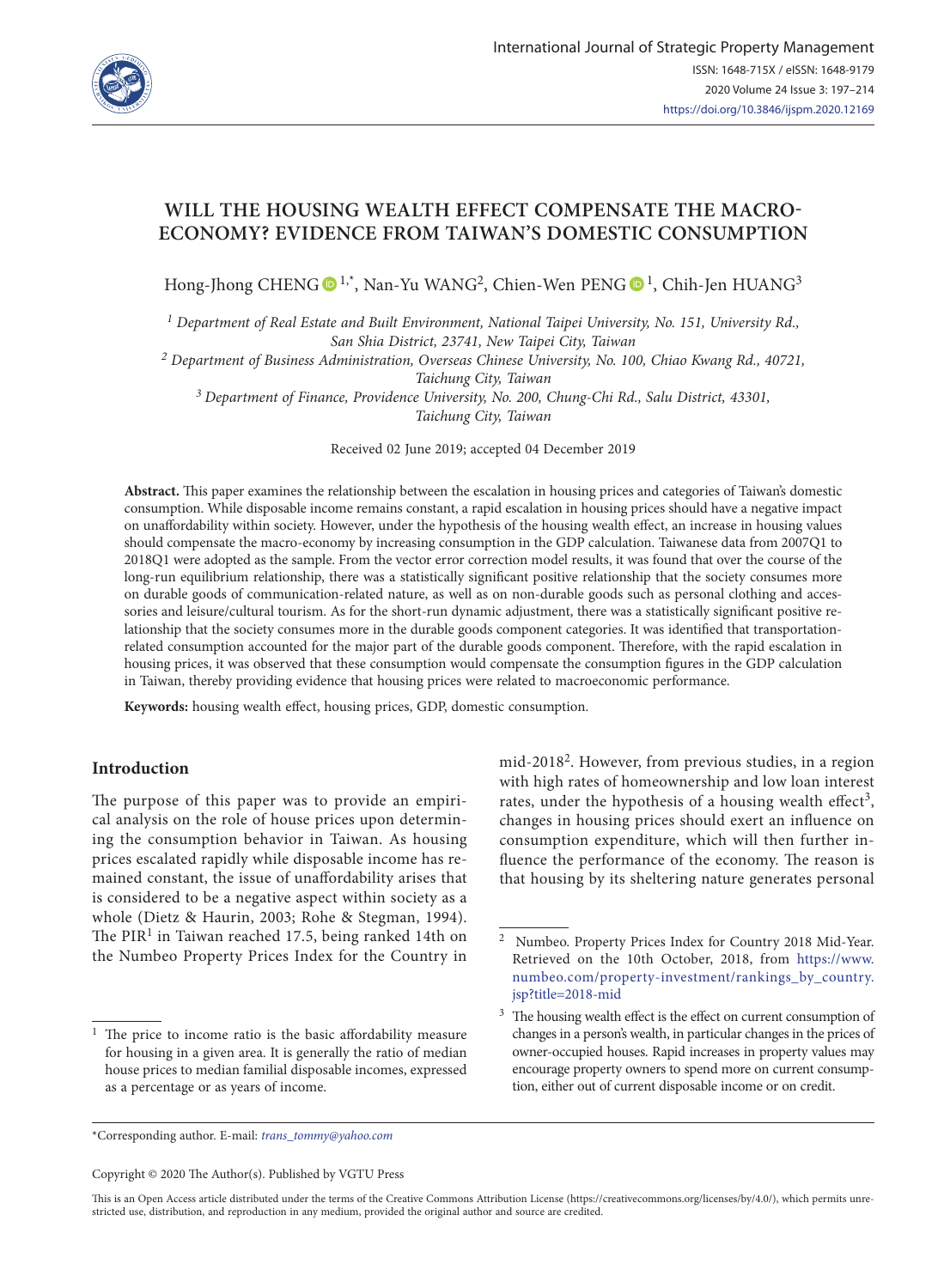expenditure<sup>4</sup> that directly and indirectly contributes towards the categories of consumption (Aladangady, 2017; Angrisani et al., 2019; Attanasio et al., 2009; Campbell & Cocco, 2007; Carrol et al., 2011; Case et al., 2005; Chen et al., 2010, 2018; Cooper & Dynan, 2016; Dvornak & Kohler, 2007; Elbourne, 2008; Fereidouni & Tajaddini, 2017; Gan, 2010; Iacoviello & Neri, 2010; Muellbauer & Murphy, 2008; Paiella & Pistaferri, 2017; Simo-Kengne et al., 2013). As consumption is one of the main components in the formula for gross domestic product  $(GDP)^5$ , it is considered that the impact of a housing wealth effect on consumption suggests that there exists a strong positive link between the housing market and macroeconomic activity.

The concept on the sense of security, or referred to as the consumer confidence, was strengthened by the increment of housing equity value (Friedman, 1957). The wealth effect reflected the psychological effect from the rising asset values. In the instance of housing market; when an economy was experiencing a booming growth, the housing price would increase along with the booming growth of economic activities. As the value of the housing increases, it tends to influence on homeowners to feel more secure about its wealth and the level of spending behavior. In which, such confidence contributed to higher level of spending, but lower level of saving. This norm would be referred as the housing wealth effect regardless of changes in discretionary income, in both a positive or negative direction. For the most recent housing market cycle in Taiwan, it began from 2003 to the peak around 2013, and then starts to decline slowly from 2014 onwards (Chen, 2011, 2015). A decade of housing market prosperity have made many homeowners gained major increment or even multifold on its housing equity value.

From a culture perspective, it suggested that changing of housing prices in Taiwan was more of a wealth security and investment decision. The nature of housing, besides it provide as a shelter necessity and sense of security, it also generate rental income or/and increment on equity value for homeowners. Therefore, the specific feature of housing incorporated both consumption and investment decisions (Holly & Jones, 1997; Simo-Kengne et al., 2013). In the long history of ethnic Chinese society, it was acknowledged that,"... along with land comes about wealth". The phrase was referred from the Li ji (Book of rites) $6$  that dated back

during the Chinese Warring State Period (453−221 BC), which the ideology of land or housing ownership that symbolized wealth was deeply embedded in the ethnic Chinese culture. To the modern period, particularly in Taiwan, as the majority of populations are mostly ethnic Chinese descendants, ownership of land or household was still viewed as a sense of wealth security and social status. As regards, many people in Taiwan strived to own and maintain a housing unit. Also, in general, ethnic Chinese parents with sufficient financial capability would often purchase additional housing units for their offspring. It could also be referred as a sense of wealth security and passing down wealth security and investment in family generations. As effect, the household ownership rates in Taiwan were extreme high in comparison with other countries<sup>7</sup>, reaching 78.6% in 1987 and became even higher to 84.23% in 20158.

Another generalization that housing purchases in Taiwan was mainly an investment decision due to the consequence of previous defective real estate property and transaction tax laws. Previous defective real estate tax laws and institution granted investors to gain high abnormal returns with little or no costs from the housing market. The household equity value gained major or even multifold increment in a short period of time. In Taipei City, the household equity value increased up to 110% from 2003 to 2016. Moreover, due to the financial crisis in 2008, the central bank lowered the interest rate to react on possible economic recession, which the average loan interest rate of the five state-owned banks fell from 2.24% in 2007 to 1.01% in 20109. As consequence, speculative behaviors were lured into the market and spread uncontrollably. It affected that the housing market in Taiwan to occur three concurrent norms of high price, high ownership, and high vacancy rate (Bourassa & Peng, 2011). These norms, expressed by Shiller<sup>10</sup>, during his speech in the 2017 Master Think Bank Forum in Taiwan, were unusual and doubtful to appear concurrently in the housing market (Chuang, 2017). With the amendment of real estate property and transaction tax laws in 2014, property and transactions taxes were constricted, housing transaction began to experience a radical declination (Lin et al., 2019). Yet, the low mortgage rate and institution of base-free loan payment period have contributed on housing price to scuffle between sellers and buyers for over a period of time. It only from mid of 2017,

<sup>4</sup> Personal expenditures fall under one of the following categories: durable goods, nondurable goods, and services.

<sup>&</sup>lt;sup>5</sup> The formula GDP (Y) = C + I + G + (X – M) is the sum of consumption (C), investment (I), government spending (G) and net exports  $(X - M)$ , where C (consumption) is normally the largest GDP component in the economy, consisting of private expenditures in the economy (household final consumption expenditure).

 $6$  Li ji (The book of rites) is one of the Five Classics of the Confucian canon, which had significant influence on Chinese history and culture. World Digital Library. Retrieved on the 15th August, 2019, from https://www.wdl.org/en/item/11379/

Home Ownership Rate. Retrieved on the 15th August, 2019, from https://tradingeconomics.com/country-list/home-ownership-rate

<sup>8</sup> Homeownership rates are obtained from the 2015 Report on the Housing Status Survey of the Construction and Planning Agency, Ministry of Interior, R.O.C.

The five Taiwanese state-owned banks are the Bank of Taiwan, the Taiwan Cooperative Bank, the Taiwan Land Bank, Hua Nan Bank, and the First Commercial Bank.

<sup>10</sup> Robert. J. Shiller. The 2013 Nobel Prize Laureate in Economic Science. Speech Presentation at the 2017 Master Think Bank Forum in Taiwan. 07/12/2017.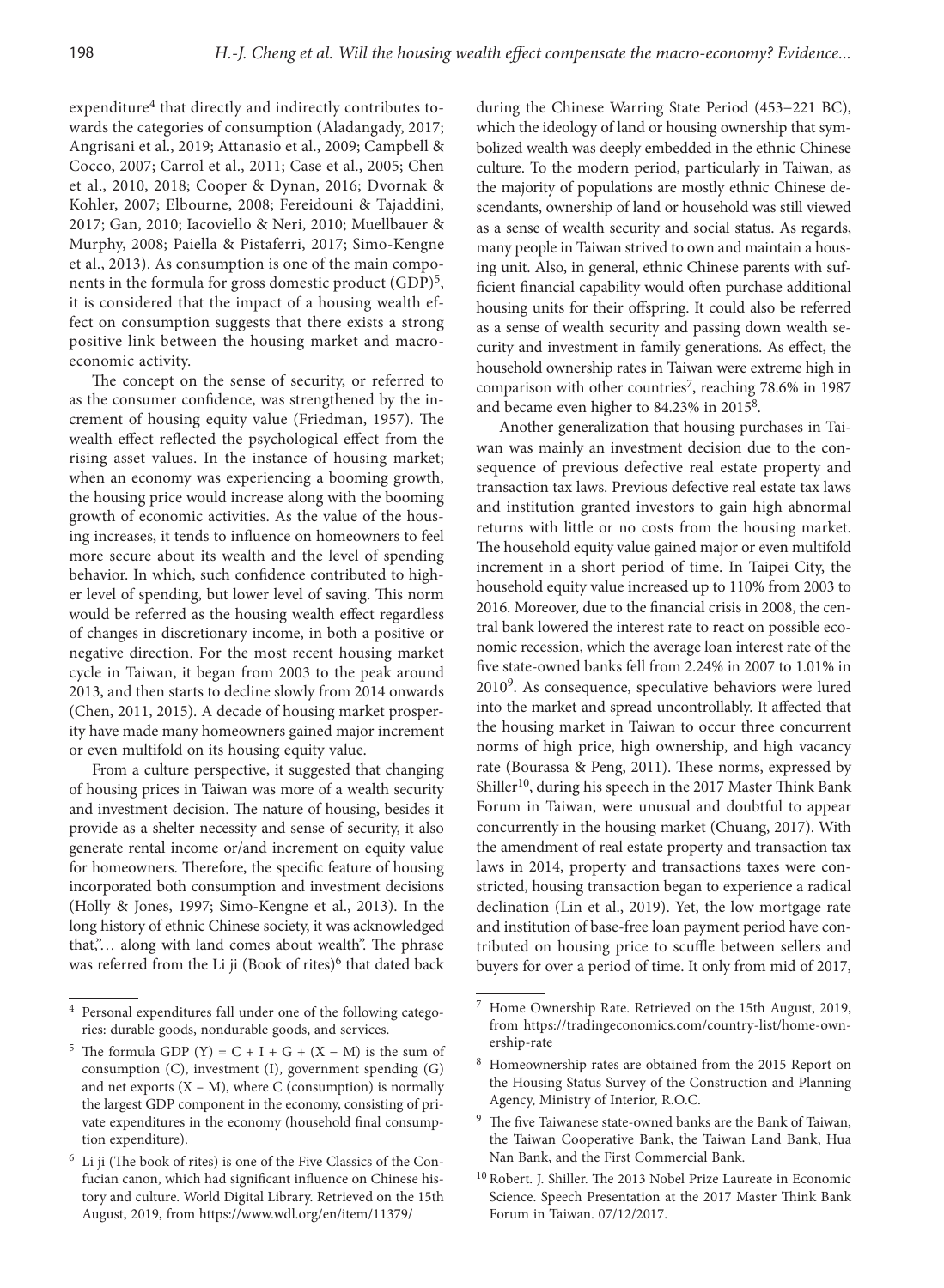the housing market began to experience a considerable decrease of 20–30% on housing prices.

The empirical consumption model adopted in this paper was motivated by the Life Cycle-Permanent Income Hypothesis (LC-PIH) (Attanasio et al., 2009; Campbell & Cocco, 2007; Chen et al., 2010; Chen & Wang, 2011; Cooper & Dynan, 2016; Dvornak & Kohler, 2007; Fuhrer, 1992; Hall, 1978; Iacoviello, 2004; Miles, 1992). The LC-PIH suggests that consumers will choose current consumption after considering the state of resources available to them over their entire life-time. The LC-PIH serves as the theoretical basis that links the consumption and wealth channels, and implies that the relationship between asset values (wealth) and consumption may be attributable to the direct asset wealth effect. The liquidity constraint $11$ (Aladangady, 2017; Aoki et al., 2002; Benito, 2009; Canner et al., 2002; Ebner, 2010) and common factors<sup>12</sup> (Attanasio et al., 2009; Case et al., 2005; Chen & Wang, 2011; Dvornak & Kohler, 2007; Lin et al., 2019) hypotheses should also be taken into account in the empirical analysis.

Many studies have utilized non-durable goods consumption and labor services to describe consumption expenditure. The reason was that the effect of durable goods from housing unit survey tends to disperse in later stage. It would be less significant for a standard macro-economic model since the setting of utility function often requires at a specific moment and the time frame could be divided. Moreover, as the durable goods consumption tends to be limited by the borrowing constraints (Aoki et al., 2004; Iacoviello, 2004, 2005; Monacelli, 2009), there are major differences in the response towards the changes in wealth arising from the consumption of durable goods and nondurable goods. As regards, the durable goods consumption has seldom been explored (Campbell & Cocco, 2007; Carroll et al., 2011; Dvornak & Kohle, 2007; Kishor, 2007; Ludvigson & Steindel, 1999; Palumbo et al., 2006).

In this paper, sub-categories of consumption are also explored in order to examine which specific categories of consumption tend to be influenced by escalating housing prices. Due to the conditions described above, this paper adopts Taiwanese quarterly data from 2007Q1-2018Q1. This paper seeks to examine whether the escalation in housing prices should have, first, no significant relationship with the categories of consumption; second, a positive and significant relationship with specific categories of consumption that would compensate for the increases in housing prices; or, third, a negative and significant relationship with specific categories of consumption that would further intensify the negative impacts of the high housing prices.

The remaining sections of this paper are as follows. Section 1 provides a review of the literature. Section 2 presents the adopted methodology. Section 3 discusses the data and empirical analyses. Finally, the last section concludes and suggests further applications.

### **1. Literature review**

There is a growing body of empirical literature that investigates the relationship between consumption and housing prices. By exploring the wealth effect from a housing perspective, these studies indicate that the relationship between house prices and consumption is found to be theoretically based on the LC-PIH, which refers to a combination of the Life Cycle Theory (Modigliani & Brumberg, 1954) and the Permanent Income Theory (Friedman, 1957). The LC-PIH suggests that consumers choose their current consumption after considering the state of the resources available to them over their entire life-time. Hall (1978) extends the theories to include an explicit description of how consumers estimate expected lifetime resources. According to the asset wealth effect, an increase in an individual's housing wealth or stock wealth will raise his/her life-time wealth, which in turn will lead to an increase in desired consumption. However, as for the housing wealth effect, this will only benefit homeowners, while those who rent housing or families hoping to improve their housing will suffer from the effect. In regions with a high homeownership rate, the housing wealth effect will be more significant (Aladangady, 2017; Attanasio et al., 2009; Campbell & Cocco, 2007; Carrol et al., 2011; Case et al., 2005; Chen et al., 2010, 2018; Cooper & Dynan, 2016; Dvornak & Kohler, 2007; Elbourne, 2008; Fereidouni & Tajaddini, 2017; Gan, 2010; Iacoviello & Neri, 2010; Muellbauer & Murphy, 2008; Paiella & Pistaferri, 2017; Simo-Kengne et al., 2013).

In general, it is often found that significantly positive relationships exist between the aggregate growth of consumption and changes in house prices (Case et al., 2005). Campbell and Cocco (2007) compared individuals who owned homes across different age groups, and found that homeowners benefited from the rising housing prices. The interpretation of this result supports the hypothesis of the wealth effect because homeowners are more likely to benefit from increasing housing prices, particularly elderly homeowners who are likely to have higher home values. Angrisani et al. (2019) found the marginal propensity to consume out of an unexpected housing wealth change to be 6 cents per dollar among older American households. As for homeowners, if housing prices do have an impact on consumption, then individuals should respond to increases in their housing wealth by either saving less or borrowing more. This form of borrowing accounts for a larger proportion of household debt, and is generally available on more favorable terms, which suggests a natural

<sup>&</sup>lt;sup>11</sup> The liquidity constraint is a form of imperfection in the capital market which imposes a limit on the amount an individual can borrow, or brings about an alteration in the interest rate they pay. As houses serve as collateral for loans, it is related to the mortgage rate and mortgage amount limit.

 $^{12}\!$  The common factor hypothesis is one possible explanation for the housing wealth effect. Under this hypothesis, shocks to a common unobservable factor, such as expected future income, simultaneously affect both house prices and non-housing consumption.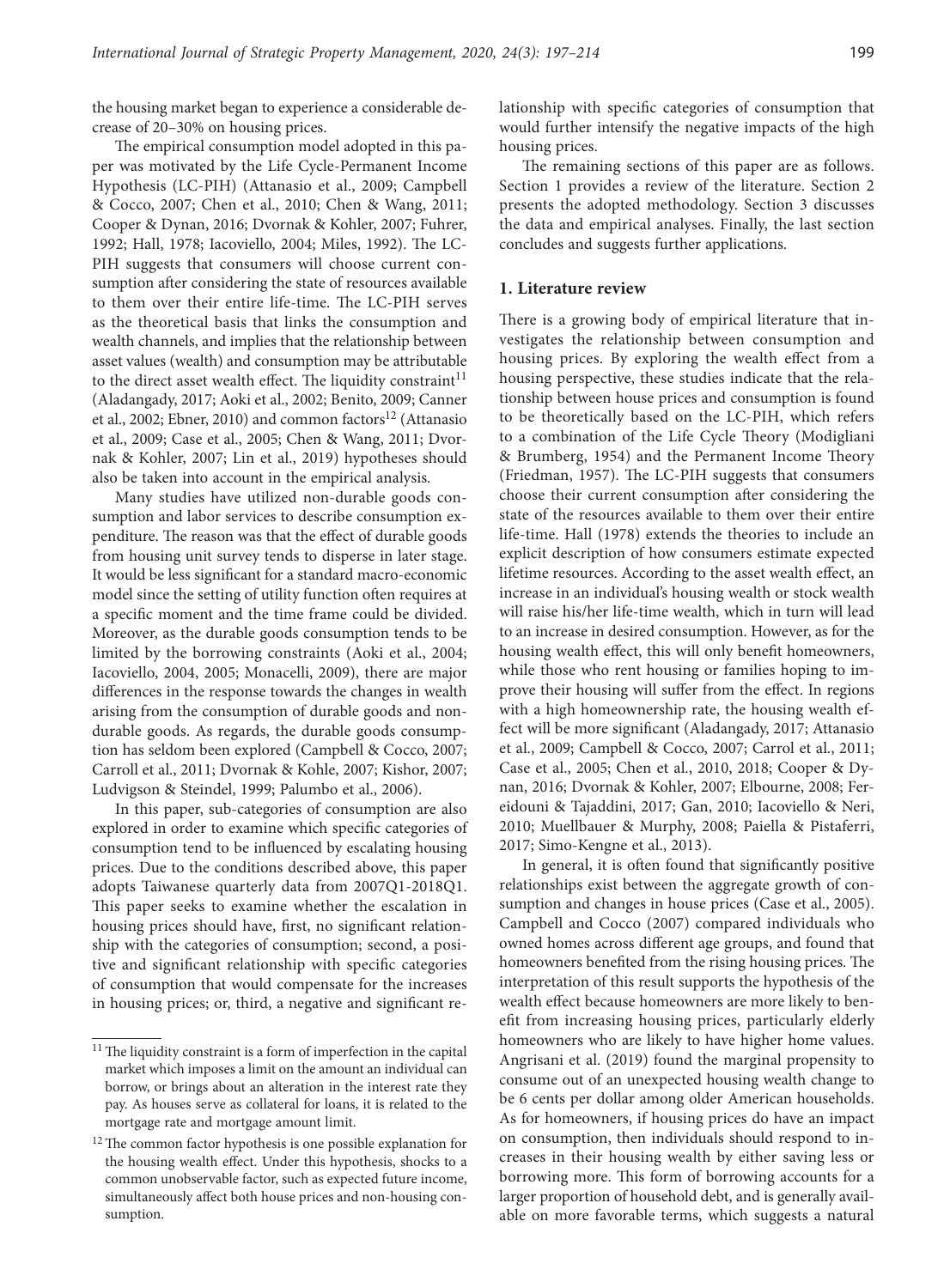ordering of borrowing, where the majority of household debt is secured on the housing equity value (Disney et al., 2002). Existing studies on the mortgage equity withdrawal decision focus on the role of the life cycle or consumption and financial motives, such as remortgaging to take advantage of lower interest rates. It allows homeowners to obtain loans and engage in consumption without realizing profits from actual housing transactions (Aoki et al., 2002; Benito, 2009; Canner et al., 2002; Ebner, 2010).

In theory, there are a few explanations as to why housing wealth gives rise to a smaller wealth effect than stock wealth. First of all, in comparison with stock assets, the liquidity of housing assets is much lower than that of stock assets, and a longer period of time and more procedures are required to realize the incremental part of the household equity value (Case et al., 2005; Dvornak & Kohler, 2007). Secondly, housing serves as an asset as well as providing housing services for households. When housing prices rise, the housing wealth of homeowners will also increase. At the same time, the cost of housing services will also increase (Poterba, 2000). By referring to Buiter's model (2007), it claimed that the increase in housing prices leads to higher housing consumption costs, and results in an offset on the wealth effect of non-housing consumption. In other words, housing wealth is not real wealth. Similarly, from the results of their model, Sinai and Souleles (2005) discovered that for homeowners that live in the same house for a long period of time, the housing provides a perfect hedge for the fluctuations in rental and housing prices. Despite the magnitude of these fluctuations, changes in housing prices do not give rise to any real wealth effect on non-housing consumption.

Moreover, as housing assets are mortgaged or remortgaged as collateral, if the previous home equity loan limitation is relaxed due to the increase in the housing price, then it is possible that it will influence non-housing consumption (Aladangady, 2017). Thirdly, the redistribution effect between homeowners and non-homeowners might greatly offset the housing wealth effect on consumption. Sinai and Souleles (2005) claimed that the increase in housing wealth in relation to various characteristics of the household would have a greater influence on the redistribution effect than on consumption. Thus, an increase in housing prices will not increase the consumption ability of the homeowner. Instead, the consumption expenditures of renters and possible home buyers might need to be regulated or even reduced.

However, Attanasio et al. (2009) found that house prices are incapable of explaining consumption, and in any case have the same impact on consumption across age groups and homeownership status groups. These findings do not lend support to the hypothesis of a wealth effect but instead favor the common factor hypothesis. In addition, the effect of the growth of housing prices on consumption does differ across age groups, but it is the young group that benefits the most, a result that is contrary to the wealth hypothesis. In concluding, these authors claimed that the co-movement of housing prices and consumption is likely to be caused by productivity growth, and that the longer life horizon of the young group will lead them to consume relatively more as a result of the increasing housing prices. The impact of housing prices is either not explicitly considered or is based on a measure of realized house price gains. Having home equity is necessary to be able to access the living space. But if households compromised the investment motive at the initial house purchasing stage, then it is not just actual changes in house prices that should matter, but also individual expectations regarding to future house price movements.

In giving consideration to Chinese ethnic regions, Gan (2010) applied a large panel dataset that tracked the housing wealth and credit card spending of 12,793 individuals in Hong Kong to study the relationship between housing wealth and household consumption. His study identified a significant effect of housing wealth on consumption, and found that a pure wealth effect could explain only part of the sensitivity whereby households with multiple houses have much stronger consumption responses. In regard to China, Chen et al. (2009) demonstrated that there was a unique long-run cointegration relationship between household consumption, disposable income, financial wealth and housing wealth in urban China. Moreover, they identified housing wealth as being the only factor that would restore the long‐run equilibrium relationship when the cointegrated system was disturbed by an external shock. Based on their own findings, Yang et al. (2018) discovered that the sustained increase in household wealth and the housing-ownership rate in China were accompanied by a decrease in the consumption rate. Chen et al. (2018) evaluated the longitudinal data from the China Family Panel Studies (CFPS) survey, and finds that the housing wealth effect on household consumption in China is much larger than has been shown for developed economies.

In Taiwan, Hsueh (2000) tested the relationship between the housing price, tenure choice and saving behavior in Taiwan. The empirical results indicated that the increase of housing prices may result from different behavioral motives. In terms of one behavioral motive, the increase in housing prices with respect to income seemed to be the cause of the wealth effect and a lower savings ratio. Chen et al. (2010) investigated the impacts of house prices on aggregate consumption. Their finding indicated that the change in durable consumption in response to changes in house prices was positive and statistically significant. The response became more pronounced when the collateral constraint was bounded. However, in relatively sharp contrast, Chen and Wang (2011) investigated household consumption and other influences through both the prices of stocks and housing prices. The results indicated that household consumption tends to rise with an increase in stock wealth, particularly among the middle-aged or elderly, whereas the changes in housing prices do not have a significant influence on the total household consumption.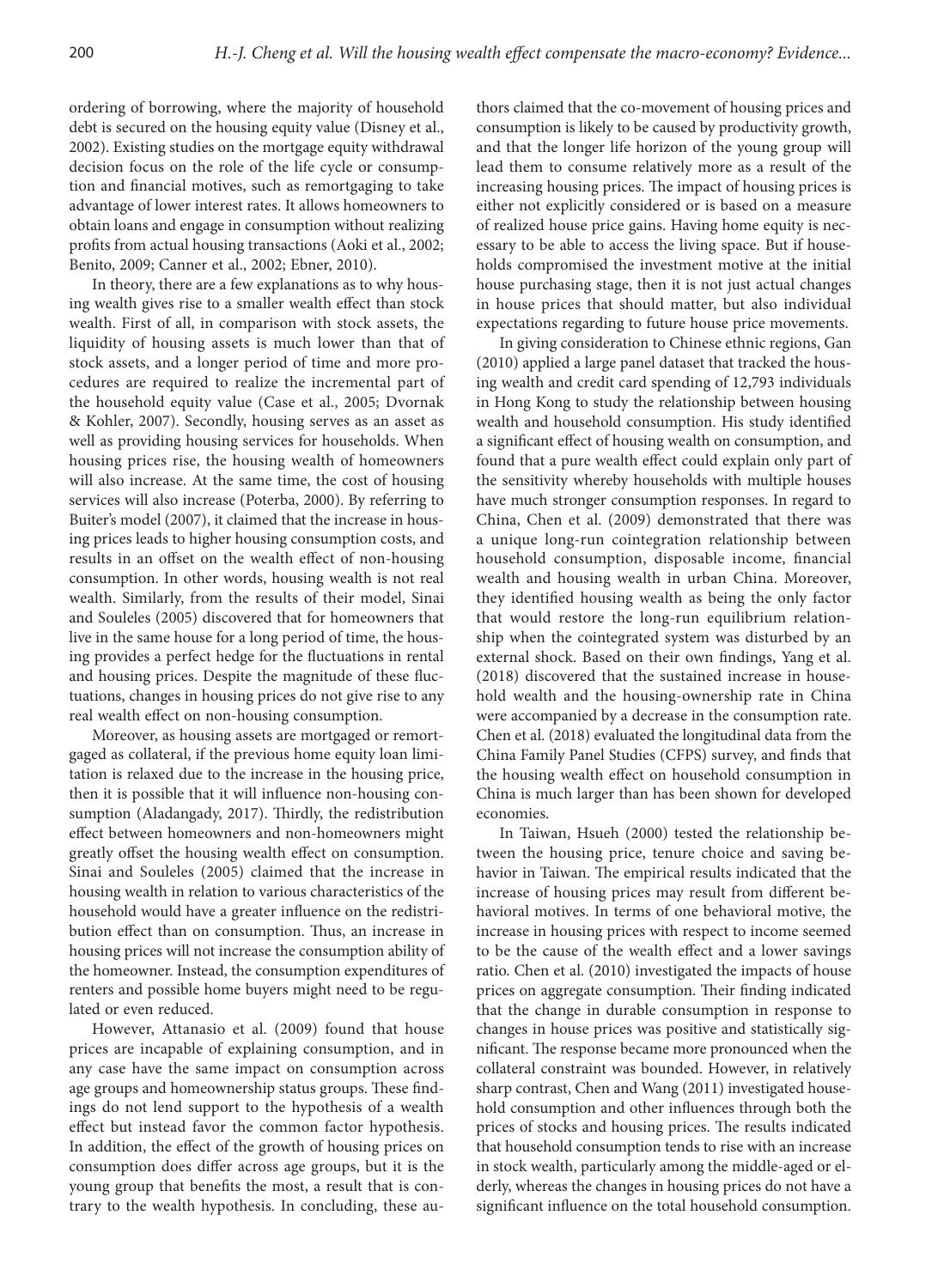Nevertheless, the influence on the total consumption of different groups has a significant distribution effect, and the rise in housing prices has a significant negative distribution effect on the younger group and house renting group.

Peltonen et al. (2012) analyzed the relationship between consumption and several wealth components for a panel of 14 of the main emerging economies. In regard to the housing wealth effect, the results were not found to be statistically significant in terms of there being a housing wealth effect on consumption in China and Taiwan, but they were statistically significant for Hong Kong and Singapore. However, consumption in all Chinese ethnic regions was responsive to the changes in equity prices in both the short run and long run. Lin et al. (2019) claimed that in Taiwan, the rising house prices had a negative effect on consumption. The finding indicated that high housing prices trigger the crowding-out effect on consumption and in turn contribute to sluggish economic growth.

As the theoretical effect of changes in housing prices on consumption expenditure appears to be undetermined, the relationship between house prices and consumption should be investigated empirically. For previous studies on analyzing the hypothesis of housing wealth effect, often two paths of consumption data will be obtained. One is through survey data that collected by individual or housing survey data published by government or institutions. The other path is the general aggregate domestic consumption expenditure figures that published by the statistical bureau of the government. For the former path, the collection of survey data would have substantial difficulty for individual to perform, and published hosing survey data are often outdated. For this paper, the latter path was applied, which the general aggregate domestic consumption figures were obtained to examine with the changing of housing price. In which, variables such as age groups, homeownership status groups, mortgage (or home equity) were not in consideration in this paper.

# **2. Methodology**

### **2.1. Empirical model**

Housing wealth is influenced by the liquidity constraint, and the common factor hypothesis. As for the liquidity constraint, by considering the dual characteristics of housing, it provides residential services and also serves as collateral for a mortgage. The collateral constraint is bounded when the level of household net worth is lower. Furthermore, due to rising of disposable income and/or housing prices, the effect will reduce the collateral constraint and increase consumption.

As regards to the common factor hypothesis, this suggests that a high degree of relationship between housing wealth and consumption might be influenced by other unobserved macroeconomic factors. For example, expectation on the increase of future income might increase the desire to acquire more housing equity. Simultaneously, increase in housing equity demand would increase housing prices, which bring along the increase of consumption. Therefore, observation on the relationship between asset wealth and consumption expenditure would become positively related (Attanasio & Weber, 1994; Calomiris et al., 2013; Campbell & Mankiw, 1990). Furthermore, Calomiris et al. (2013) emphasized that by setting the same period of disposable income, housing wealth, and stock; it would cause endogeneity problem and led to inconsistent estimate. By taking all the above into consideration, the empirical model of the micro-variable consumption function that we adopt is represented by the following equation:

$$
\Delta \text{lnct} = f(\Delta \text{lnHW}t, \Delta \text{lnSW}t, \Delta \text{lnyt}, rt). \tag{1}
$$

The *ct* notation refers to consumption per capita in period *t*. It can be expressed for each of the main categories or sub-categories of consumption. The *rt* notation refers to the average loan interest rate in period *t* and *yt* to disposable income per capita in period *t*. HWt is the housing index in period *t*. *SWt* refers to the Taiwan Stock Exchange Weighted Index in period *t*. By collecting and processing these data, we are able to examine the relationship between the main categories and sub-categories of consumption, disposable income, the average loan interest rate, housing wealth, and stock wealth.

### **2.2. Vector error correction model (VECM)**

This paper uses time series analysis to test the interaction between consumption and economic factors that are incorporated with the hypotheses of the wealth effect, liquidity constraint, and common-factors. The specific aim is to generalize univariate methods while considering a multivariate system of equations. We seek to understand the interrelationships among economic variables in the formulation of a more structured economic model.

Since most of the overall economic changes are related to non-stationary time series, before constructing the vector error correction model, a unit root test must be performed on the research variables to determine whether these time series are stationary. If the test results are nonstationary, the method then commonly used is to eliminate the non-stationary condition by taking the first-level differences, but it may eliminate the long-run equilibrium information implied by the data themselves, and only the short-run information is retained, resulting in an excessive difference problem in the regression model. In such circumstances, it is preferable to use the Johansen cointegration test method to confirm whether there exists a long-run equilibrium relationship between the variables. If there is such a cointegration relationship, then the vector error correction model must be used in the analysis. The advantage of this model is that it includes a short-run adjustment and long-run equilibrium relationship, whereby the dynamic relationship between the variables can be better described. According to the above steps, such a relationship will determine whether the hypotheses of the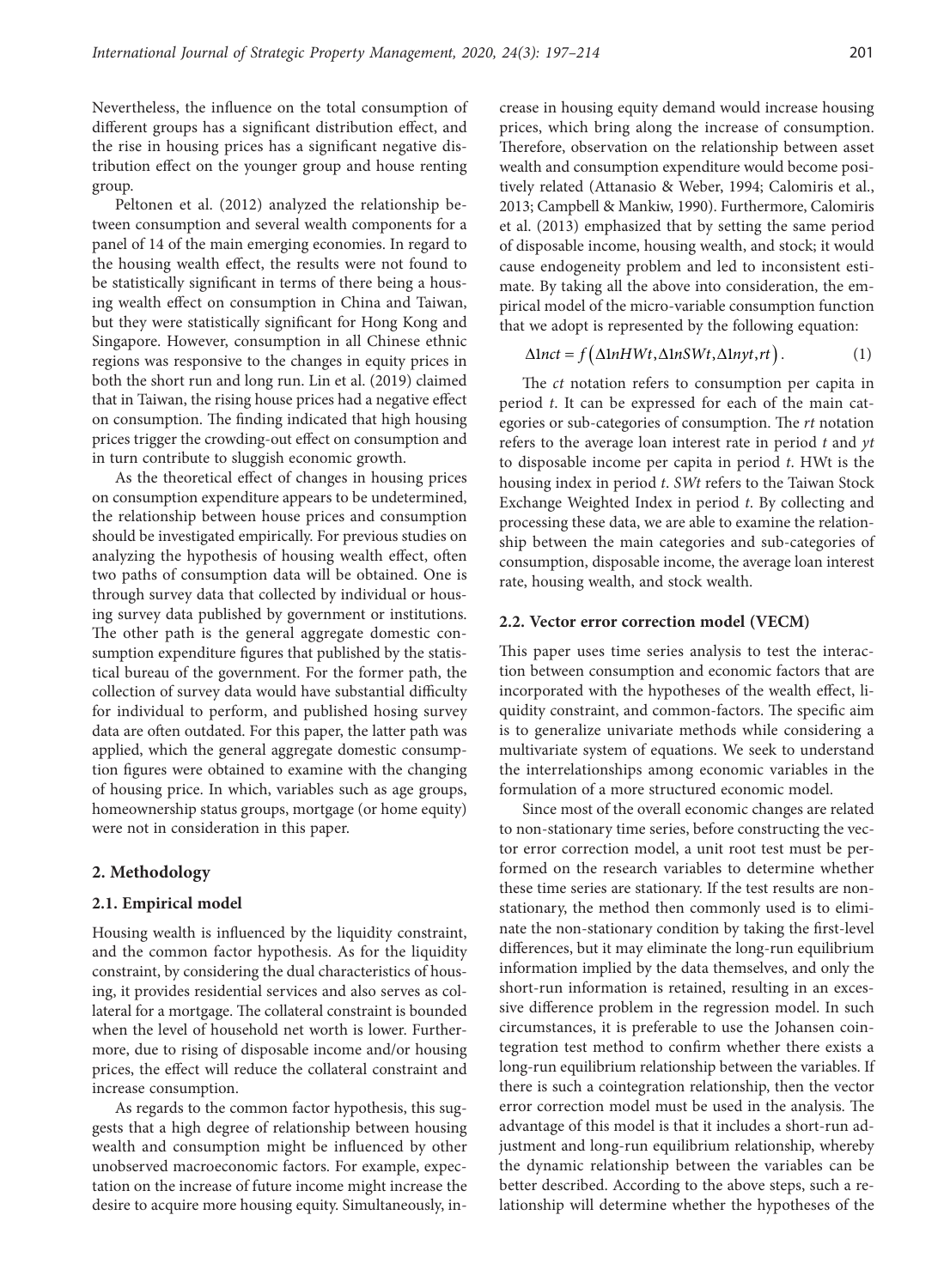wealth effect, liquidity constraint, and common-factors are accepted or not, and whether the consumption behavior under an escalation in housing prices will be affected. Since the unit root, optimum lag orders, and Johansen cointegration test, have been widely adopted; this paper does not describe them in detail. Our focus is mostly on the Vector Error Correction Model (VECM).

The original vector autoregression model (VAR) does not take the cointegration relationships into account. If the variable system has a unit root  $I(1)$  in sequences and there is no cointegration relationship, then the differential VAR model can be used. However, if there is a cointegration relationship, the differential VAR model ignores the long-run equilibrium relationship, and the cointegration error term must be added to form a vector error correction model. The vector error correction model can fully describe the dynamic adjustment process between the time series in the system by considering the longrun information contained in the error correction term (ECT) and the difference variable term representing the short-run dynamics. According to the "Granger representation theorem" proposed by Engle and Granger (1987), the cointegration and error correction models provide the mutually sufficient and necessary conditions, in that the error correction model can be used to describe the long-run and short-run dynamic adjustment processes between the variables. When an exogenous impact occurs, a short-run imbalance occurs between the variables, which are adjusted by the vector error correction model, and the short-run imbalance gradually adjusts to the long-run equilibrium state through the error correction term.

The regression equation for the VECM is as follows:

$$
\Delta X_t = \alpha_0 + \sum_{i=1}^{p-1} \Gamma_i \Delta X_{i-1} + \alpha \beta' X_{t-1} + \varepsilon_t,
$$
\n(2)

where:  $\Delta$  represents the first level difference;  $X_t$  is an  $m \times 1$ random vector time series;  $\Gamma_1, \Gamma_2, \dots, \Gamma_{p-1}$  is an  $m \times m$  parameter matrix, where *p* represents the optimal lag period; α and β are both *m*×*r* matrice, where α is the loading matrix of the cointegration relationship. If the absolute value of each element becomes larger, it means that the adjustment to the equilibrium level takes place more rapidly in the unbalanced condition, and is referred to as the adjustment coefficient matrix. β refers to the cointegration matrix of the long-run equilibrium relationship. It allows the non-stationary random vector  $X_{t-1}$  to pass the linear combination  $β'X_{t-1}$  to become a stationary series, and  $\varepsilon_t$  is the error term vector.

### **3. Data and sample statistics description**

#### **3.1. Data**

For previous studies on analyzing the hypothesis of housing wealth effect, often two paths of consumption data will be obtained. One is through survey data that collected by individual or housing survey data published by government or institutions. The other path is the general aggregate domestic consumption expenditure figures that published by the statistical bureau of the government. For

this paper, the latter path was applied, which the general aggregate domestic consumption figures were obtained to examine with the changing of housing price.

The data used in this paper include the main categories and sub-categories of consumption, disposable income, the average loan interest rate from five banks, the housing index, and the stock index. The source for the data on the main categories and sub-categories of consumption, disposable income, and the stock index is the data archive of the Taiwan Economic Journal Database (TEJ). The average loan interest rate for the five banks is extracted from the publicly-available data provided by the Central Bank of the Republic of China (Taiwan), and the housing index is extracted from the Sinyi Residential Property Prices Index compiled by Sinyi Realty<sup>13</sup>.

For consumption data, this paper considers the influence of the wealth effect and liquidity constraint on consumption. The consumption categories are divided into the main categories of consumption (total consumption, durable goods consumption<sup>14</sup>, and non-durable goods consumption<sup>15</sup>) and sub-categories of consumption  $(1. du$ rable goods consumption: furniture and housing appliances purchase and maintenance, transportation, and communication; and 2. non-durable goods consumption: housing services and utilities, clothing and accessories, food and non-alcoholic beverages, alcoholic beverages and cigarettes, leisure/cultural tourism, restaurants and hotels, medical and insurance, and other). Afterwards, the figure is then divided by the population in that year to obtain a per capita figure.

Definition of disposable income is total income less all non-consumption expenditures, which is equivalent to the net pay for the income. The figure is then divided by the population in that year to obtain the per capita figure. Definition of average loan interest rate for the five banks is extracted from the publicly-available data provided by the Central Bank of the Republic of China (Taiwan) Definition of the Taiwan Housing Index is the Sinyi Residential Property Prices Index is formulated by the Sinyi Research Center for Real Estate. The calculation is based on the transaction prices of completed and pre-owned houses. The base year is set at  $2001 = 100$ . The data for the Taiwan Stock Exchange Weighted Index (TAIEX) are published by the Taiwan Stock Exchange Corporation. For the main categories of consumption, samples of quarterly figures from 2007Q1 to 2018Q1 are extracted. A total of 45 observations are extracted from the data sources. Details of the data sources are shown in Table 1.

Taiwanese data are adopted in this paper. The reason is that the current housing environment in Taiwan corre-

<sup>&</sup>lt;sup>13</sup> The Housing Price Indicator is measured in index points and is calculated on a quarterly basis by Sinyi Realty Inc.

<sup>14</sup> From the Report on National Income and Production of the US Bureau of Economic Analysis, the definition of durable goods consumption is the sum of furniture, household equipment and appliances, transportation and communication expenditures.

<sup>15</sup> Non-durable goods consumption is all personal consumption less durable goods consumption.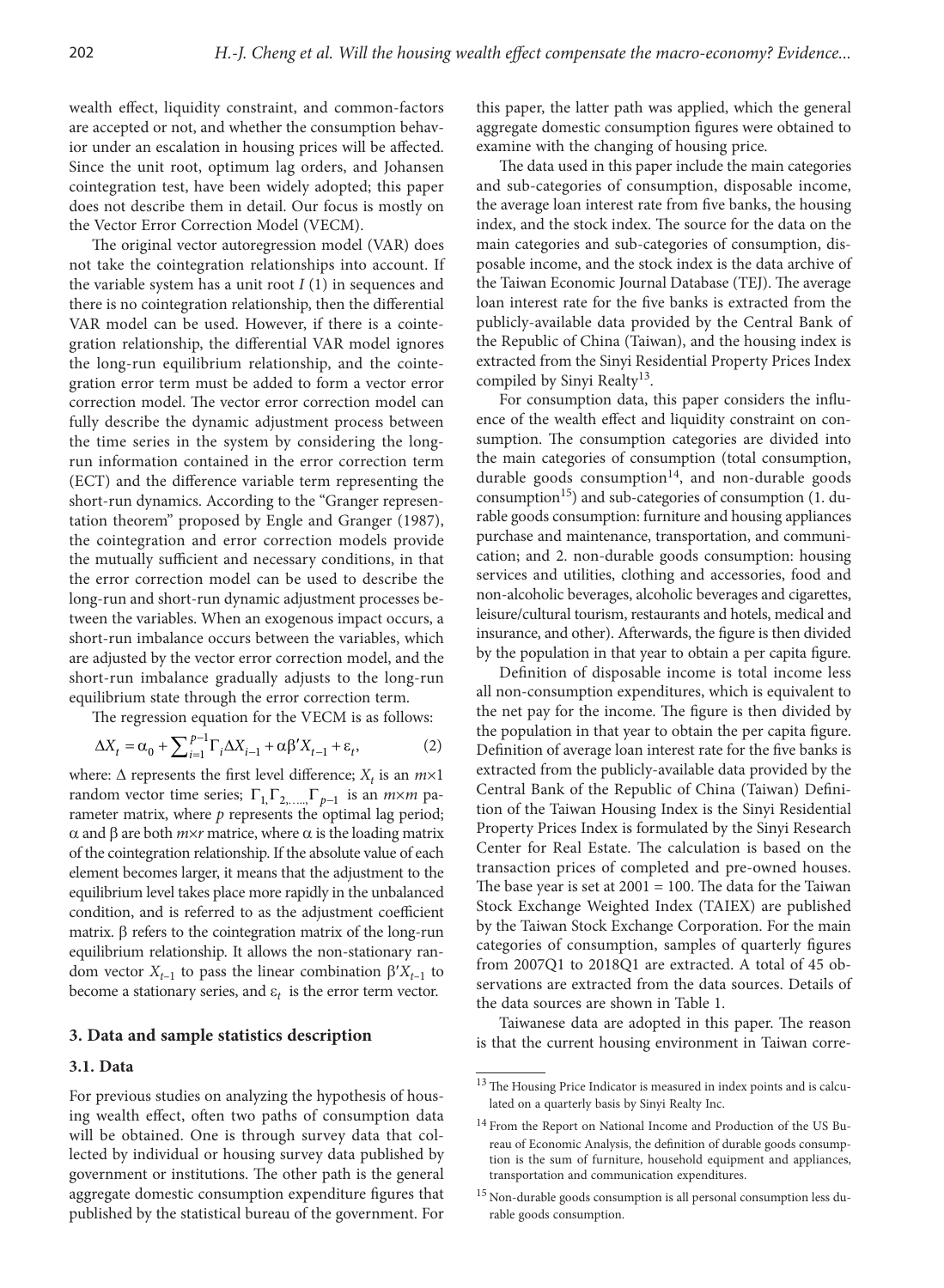sponds to the prerequisite conditions for conducting such a study, which include, first, a rapid escalation in housing prices within a relatively short period of time; second, a high homeownership rate and low mortgage rate within the region; and, third, a society that as a whole is affected by the negative impacts of high housing prices. Following descrip-

series that include the mean, medium, maximum value,

minimum value, standard deviation, skewness, kurtosis, Jarque-Bera normality test and the number of observations. We also provide a descriptive analysis of the main categories of consumption in Table 2 and Figures 1, 2, 3, and 4. The results also show that the skewness statistics for most of the series are significantly skewed. Furthermore, except in the case of the average interest rate (RI) and stock index (SI), the kurtosis statistics are less than three and the Jarque-Bera statistics reject the null hypothesis showing that the rest of the series are light-tailed and not normally distributed.

tive statistical and empirical analyses have been conducted. **3.2. Descriptive statistical analysis** Tables 2 and 3 present the descriptive statistics of the

Table 1. Main and sub-categories of consumption: variable data sources (source: Taiwan Economic Journal Database (TEJ), Central Bank of the Republic of China (Taiwan), Sinyi Research Center for Real Estate)

| Abbreviation                                        | Variables                                                  | Data source  |  |  |  |  |  |  |  |
|-----------------------------------------------------|------------------------------------------------------------|--------------|--|--|--|--|--|--|--|
|                                                     | (A) Main-categories of consumption and other variable data |              |  |  |  |  |  |  |  |
| <b>TCPP</b>                                         | <b>TEJ</b>                                                 |              |  |  |  |  |  |  |  |
| <b>DCPP</b>                                         | Durable goods consumption per capita                       | <b>TEI</b>   |  |  |  |  |  |  |  |
| <b>NDCPP</b>                                        | Non-durable goods consumption per capita                   | <b>TEJ</b>   |  |  |  |  |  |  |  |
| <b>DIPP</b>                                         | Disposable income per capita                               | <b>TEJ</b>   |  |  |  |  |  |  |  |
| RI                                                  | Average loan interest rate                                 | Central Bank |  |  |  |  |  |  |  |
| HI                                                  | Housing index                                              | Sinyi Realty |  |  |  |  |  |  |  |
| <b>SI</b>                                           | Stock index                                                | TEJ          |  |  |  |  |  |  |  |
| (B) Sub-categories of durable goods consumption     |                                                            |              |  |  |  |  |  |  |  |
| <b>FHAMPP</b>                                       | Furniture and home appliances<br>Maintenance per capita    | <b>TEJ</b>   |  |  |  |  |  |  |  |
| <b>TRSPP</b>                                        | Transportation per capita                                  | <b>TEJ</b>   |  |  |  |  |  |  |  |
| <b>CPP</b>                                          | Communication per capita                                   | <b>TEJ</b>   |  |  |  |  |  |  |  |
| (C) Sub-categories of non-durable goods consumption |                                                            |              |  |  |  |  |  |  |  |
| <b>HSUPP</b>                                        | Housing service and utilities per capita                   | TEJ          |  |  |  |  |  |  |  |
| CAPP                                                | Clothing and accessories per capita                        | <b>TEJ</b>   |  |  |  |  |  |  |  |
| <b>FNABPP</b>                                       | Food and non-alcoholic beverages per capita                | <b>TEJ</b>   |  |  |  |  |  |  |  |
| <b>ABCPP</b>                                        | Alcoholic beverages and cigarettes per capita              | <b>TEJ</b>   |  |  |  |  |  |  |  |
| <b>LCTPP</b>                                        | Leisure/Cultural tourism per capita                        | <b>TEJ</b>   |  |  |  |  |  |  |  |
| <b>RHPP</b>                                         | Restaurants and hotels per capita                          | <b>TEJ</b>   |  |  |  |  |  |  |  |
| <b>MIPP</b>                                         | Medical and insurance per capita                           | TEJ          |  |  |  |  |  |  |  |
| OPP                                                 | Other per capita                                           | TEJ          |  |  |  |  |  |  |  |

Table 2. Descriptive statistics for main categories of consumption, and disposable income, the average interest rate and housing and stock indexes

|             | <b>TCPP</b> | <b>DCPP</b> | <b>NDCPP</b> | <b>DIPP</b> | RI      | HI        | <b>SI</b> |
|-------------|-------------|-------------|--------------|-------------|---------|-----------|-----------|
| Mean        | 113136.28   | 18255.37    | 94881.02     | 138742.28   | 1.47513 | 233.156   | 8310.912  |
| Median      | 113113      | 18771       | 94077        | 135507      | 1.3838  | 244.19    | 8377.9    |
| Maximum     | 131317      | 20863       | 111130       | 167838      | 2.7332  | 297.78    | 11103.79  |
| Minimum     | 95514       | 14945       | 79126        | 112046      | 1.0096  | 151.72    | 4247.97   |
| Std. Dev.   | 9638.52     | 1667.76     | 8242.01      | 15325.66    | 0.5173  | 53.57     | 1330.24   |
| Skewness    | 0.0784      | $-0.4506$   | 0.1639       | 0.1283      | 1.4209  | $-0.3521$ | $-0.6502$ |
| Kurtosis    | 1.9115      | 1.9013      | 2.0768       | 1.8641      | 3.6678  | 1.5031    | 4.4038    |
| Jarque-Bera | 2.2673      | 3.7866      | 1.7994       | 2.5425      | 15.9789 | 5.1315    | 6.8661    |

*Notes:* 1. Currency unit: NTD for TCPP, DCPP, NDCPP, and DIPP; 2. The Jarque-Bera test statistic,  $JB = N (6^{-1}S^2 + 4^{-1} (K - 3)^2)$ , where *S* denotes the skewness and *K* represents the kurtosis, was proposed by Jarque and Bera (1987) to test the normality of a series. The null hypothesis  $H_0$ : JB = 0 indicates that the series is normally distributed, whereas *H*1: *JB* > 0 rejects the null hypothesis of a normal distribution.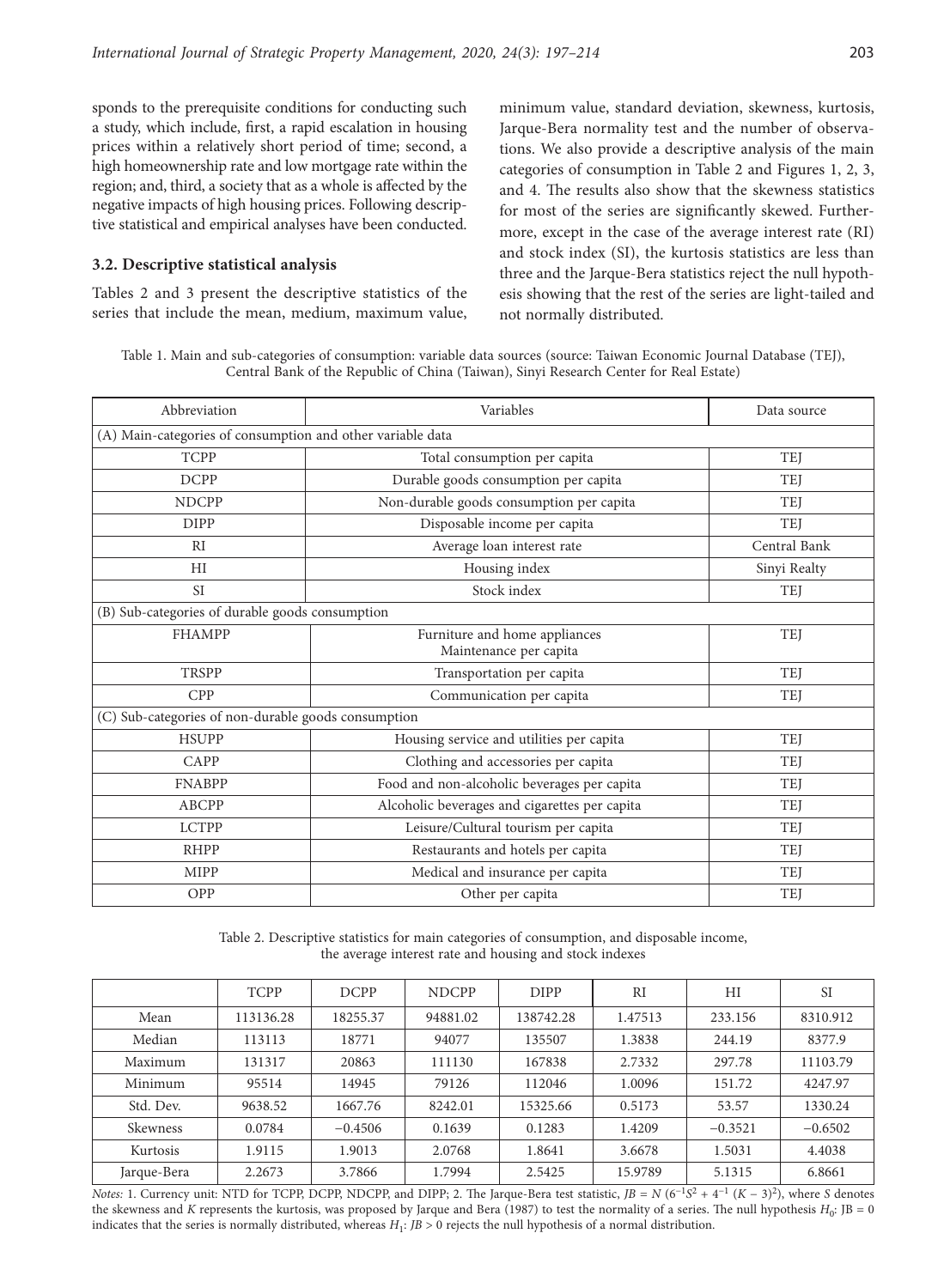

Table 3. Descriptive statistics for sub-categories of durable goods and non-durable goods consumption

| Sub-categories of durable goods consumption |               |          |  |               |              |                                                 |             |            |          |          |
|---------------------------------------------|---------------|----------|--|---------------|--------------|-------------------------------------------------|-------------|------------|----------|----------|
|                                             | <b>FHAMPP</b> |          |  |               | <b>TRSPP</b> |                                                 |             | <b>CPP</b> |          |          |
| Mean                                        |               | 4292.289 |  |               |              | 10741.71                                        |             |            | 3221.28  |          |
| Median                                      |               | 4252.00  |  |               |              | 11202.00                                        |             |            | 3234.00  |          |
| Maximum                                     |               | 4978.00  |  |               |              | 12537.00                                        |             |            | 3520.00  |          |
| Minimum                                     |               | 3823.00  |  |               |              | 8075.00                                         |             |            | 2928.00  |          |
| Std. Dev.                                   |               | 281.7565 |  |               |              | 1312.87                                         |             |            | 174.0147 |          |
| Skewness                                    |               | 0.5318   |  |               |              | $-0.4771$                                       |             |            | 0.0593   |          |
| Kurtosis                                    |               | 2.6185   |  |               |              | 1.9443                                          |             | 1.7224     |          |          |
| Jarque-Bera                                 |               | 2.3942   |  |               |              | 3.7968                                          |             |            | 3.0869   |          |
|                                             |               |          |  |               |              | Sub-categories of non-durable goods consumption |             |            |          |          |
|                                             | <b>HSUPP</b>  | CAPP     |  | <b>FNABPP</b> | <b>ABCPP</b> | <b>LCTPP</b>                                    | <b>RHPP</b> |            | MIPP     | OPP      |
| Mean                                        | 15548.16      | 3854.22  |  | 12054.27      | 2079.68      | 7445.97                                         | 7128.64     |            | 3581.55  | 13452.16 |
| Median                                      | 15450.00      | 3813.00  |  | 11952.00      | 2076.00      | 7396.00                                         | 7251.00     |            | 3522.00  | 12721.00 |
| Maximum                                     | 17327.00      | 4731.00  |  | 14761.00      | 2589.00      | 8461.00                                         | 8844.00     |            | 4268.00  | 17156.00 |
| Minimum                                     | 13713.00      | 3357.00  |  | 10028.00      | 1808.00      | 6430.00                                         | 5325.00     |            | 3147.00  | 11137.00 |
| Std. Dev.                                   | 947.6807      | 328.01   |  | 1510.93       | 158.6374     | 477.1902                                        | 1085.68     |            | 288.1142 | 1668.72  |
| Skewness                                    | 0.0130        | 0.5524   |  | 0.2677        | 1.1096       | 0.0171                                          | $-0.2015$   |            | 0.3666   | 0.8726   |
| Kurtosis                                    | 1.9369        | 2.7452   |  | 1.7129        | 5.5157       | 2.2070                                          | 1.7009      |            | 2.2606   | 2.6447   |
| Jarque-Bera                                 | 2.1201        | 2.4109   |  | 3.6436        | 21.1021      | 1.1810                                          | 3.4687      |            | 2.0332   | 5.9476   |

*Notes:* 1. Currency unit: New Taiwan Dollar (NTD); 2. The Jarque-Bera test statistic,  $JB = N (6^{-1}S^2 + 4^{-1} (K - 3)^2)$ , where *S* is the skewness and *K* represents the kurtosis, was proposed by Jarque and Bera (1987) to test the normality of a series. The null hypothesis  $H_0$ : JB = 0 indicates that the series is normally distributed whereas *H*1: *JB* > 0 rejects the null hypothesis of a normal distribution.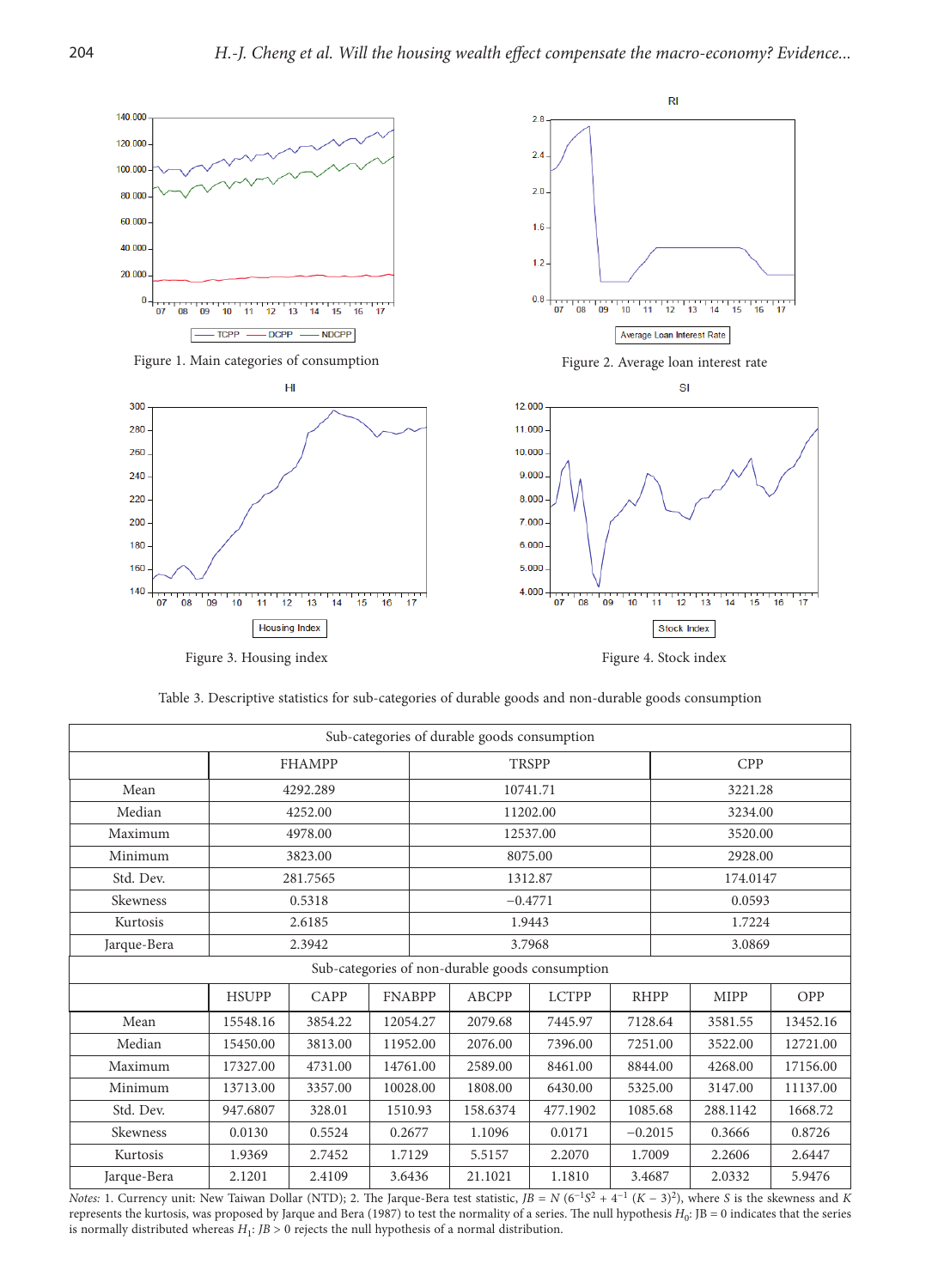A descriptive analysis of the sub-categories of durable goods consumption and non-durable goods consumption is provided in Table 3 and Figures 5 and 6, with the results showing that the skewness statistics for most of the series are significantly skewed. Except for ABCPP that is fat-tailed, the kurtosis statistics show that the rest of the series are light-tailed. The Jarque-Bera statistic rejects the null hypothesis, which is that all of the series are not normally distributed.



# **4. Empirical results and discussion**

# **4.1. Unit root test results**

The traditional regression model assumes that the time series data are stationary, and thus non-stationary data will result in spurious regression. In this paper, the seasonality of the data is adjusted from an OLS regression that includes the intercept, time trend, time trend squared, and a seasonal dummy variable. The results obtained from the



Figure 5. Sub-categories of durable goods consumption Figure 6. Sub-categories of non-durable goods consumption

| Unit root tests | ADF                                                  |                  |             | PP               |             | <b>KPSS</b>      |  |  |
|-----------------|------------------------------------------------------|------------------|-------------|------------------|-------------|------------------|--|--|
|                 | Level                                                | First difference | Level       | First difference | Level       | First difference |  |  |
|                 | 1. Main categories of consumption and data variables |                  |             |                  |             |                  |  |  |
| <b>TCPP</b>     | $-0.6024$                                            | $-2.9169*$       | $-0.3183$   | $-16.7662***$    | $0.8362***$ | 0.2752           |  |  |
| <b>DCPP</b>     | $-0.8725$                                            | $-7.2601***$     | $-1.0916$   | $-8.6794***$     | $0.7516***$ | $0.5000**$       |  |  |
| <b>NDCPP</b>    | $-0.7881$                                            | $-3.4205**$      | $-0.9312$   | $-18.2221***$    | $0.8352***$ | 0.1810           |  |  |
| <b>DIPP</b>     | $-0.5949$                                            | $-5.2215***$     | $-0.7734$   | $-9.2287***$     | $0.7992***$ | 0.2183           |  |  |
| RI              | $-2.5080$                                            | $-3.5129**$      | $-2.1317$   | $-5.5220***$     | $0.0803***$ | 0.0769           |  |  |
| HI              | $-1.9047$                                            | $-2.8638*$       | $-1.7281$   | $-4.0586***$     | $0.7597***$ | $0.4277*$        |  |  |
| <b>SI</b>       | $-3.0417**$                                          | $-5.3072***$     | $-2.3800$   | $-6.5210***$     | $0.4649**$  | 0.1323           |  |  |
|                 | 2. Sub-categories of durable goods consumption       |                  |             |                  |             |                  |  |  |
| <b>FHAMPP</b>   | $-0.6945$                                            | $-3.5862**$      | $-1.2439$   | $-9.5896***$     | $0.7548***$ | 0.1783           |  |  |
| <b>TRSPP</b>    | $-0.9862$                                            | $-7.2692***$     | $-1.1137$   | $-8.2081***$     | $0.7357**$  | 0.1627           |  |  |
| <b>CPP</b>      | $-1.6337$                                            | $-1.9724$        | $-2.5064$   | $-8.0755***$     | $0.4507*$   | $0.3558*$        |  |  |
|                 | 3. Sub-categories of non-durable goods consumption   |                  |             |                  |             |                  |  |  |
| <b>HSUPP</b>    | $-1.2878$                                            | $-17.0166***$    | $-1.7668$   | $-12.5996***$    | $0.8636***$ | $0.4678**$       |  |  |
| CAPP            | 0.1025                                               | $-20.2143***$    | $-3.3992**$ | $-30.1738***$    | $0.8327***$ | 0.1240           |  |  |
| <b>FNABPP</b>   | 0.2813                                               | $-8.0548***$     | 0.3557      | $-8.0272***$     | $0.8555***$ | 0.1752           |  |  |
| <b>ABCPP</b>    | $-0.6087$                                            | $-2.6509*$       | $-1.2713$   | $-8.6257***$     | $0.7806***$ | 0.2318           |  |  |
| <b>LCTPP</b>    | $-0.4999$                                            | $-2.5278$        | $-2.5959$   | $-17.0497***$    | $0.7445***$ | 0.1881           |  |  |
| <b>RHPP</b>     | $-3.2512**$                                          | $-2.4181$        | $-0.7894$   | $-15.5552***$    | $0.8216***$ | 0.1420           |  |  |
| <b>MIPP</b>     | 0.2539                                               | $-12.7848***$    | 0.4778      | $-21.8698***$    | $0.8611***$ | $0.3988*$        |  |  |
| OPP             | 0.3132                                               | $-4.4421***$     | $-0.4881$   | $-8.9434***$     | $0.6119**$  | 0.2687           |  |  |

Table 4. Test for unit roots

*Note*: \*, \*\* and \*\*\* denote statistical significance at the 10%, 5%, and 1% significance levels.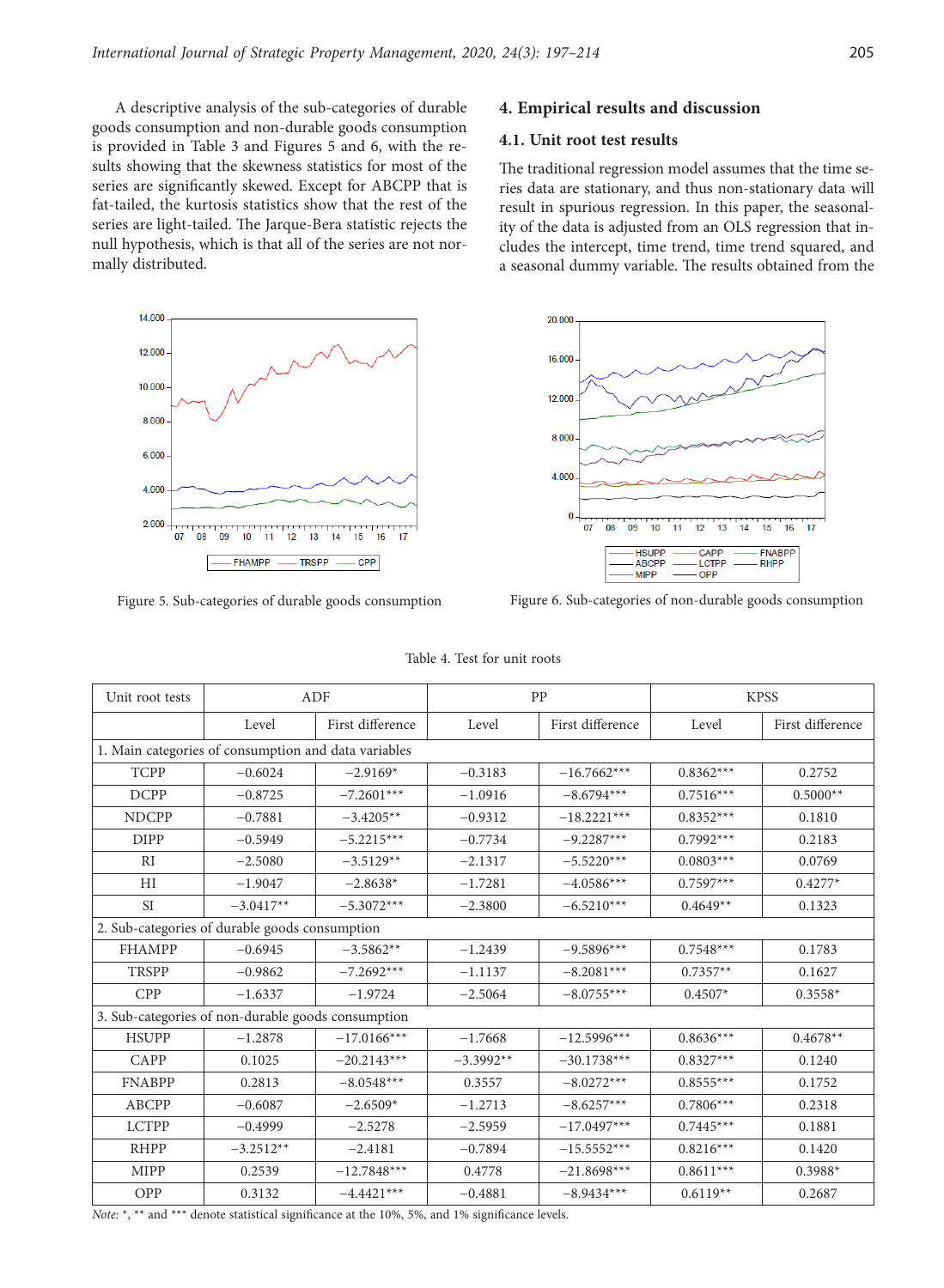consumption data are time-related with seasonality. By taking logarithms and differencing all of the data, seasonal adjustments are made to the log values of the consumption data. Unit root tests are conducted for levels and first differences for each of the series. Furthermore, ADF, PP and KPSS tests are adopted to examine the existence of a unit root in the series. The series will be *I* (0) if it is level stationary and *I* (1) if it is stationary for the first difference.

The null hypothesis for the AFD test and PP test is that the series contains a unit root at a certain significance level. From Table 4, the results of the ADF test indicate a failure to reject the null hypothesis in levels except for SI and RHPP, but the stationary series for the first differences of all variables except for CPP, LCTPP, and RHPP are accepted. As for the PP test, the results indicate a failure to reject the null hypothesis in levels except for CAPP, but the stationary series for the first differences of all variables are accepted. In the case of the KPSS test, the null hypothesis is that the series will be stationary around a deterministic trend and the alternative hypothesis is that the series will be difference stationary. The results of the KPSS test match most of the results of the ADF and PP tests.

# **4.2. Test for cointegration**

The unit root test results indicate that all series are *I* (1) stationary time series. Then, the cointegration ranks are estimated by adopting the Johansen methodology (Johansen, 1988, 1991; Johansen & Juselius, 1990). The Johansen approach derives two likelihood estimators for the cointegration rank that are based on a trace test and a maximum eigenvalue test. The rank can be formally tested with the trace and the maximum eigenvalue statistics. The information criterions are often used as a guide of model selection to find a balance between measure of goodness of fit and parisimonious specification of the model. For this paper, SIC (Schwarz Bayesian Criterion) is used to determine the optimal lag to ensure that the residue is due to the white noise series. The trace statistic either rejects the null hypothesis of no cointegration among the variables or does not reject the null hypothesis. The maximum eigenvalue statistic tests the null hypothesis of *r* cointegrating relations against the alternative. We start by testing H0: *r* = 0. If it is rejected, we repeat the process for H0:  $r = 1$ , and continue to repeat it. When a test is not rejected, we stop testing and the value of *r* will be the commonly adopted estimate of the number of cointegrating relations.

The results in Tables 5, 6, and 7 all show that the null hypothesis of no cointegration is rejected against the alternative of a cointegrating relationship in the model. In other words, there are cointegrating relationships between the variables for all data series of the main categories and sub-categories of consumption. The long-run equilibrium relationship between the variables is statistically significant. In addition, the results indicate that there is a linear relationship included in between the variables. Under the hypotheses of the housing wealth effect, liquidity constraint, and common factors, such a linear relationship

Table 5. Johansen test for cointegration for main categories of consumption

|                                         | Trace test                                           |                     | Maximum eigenvalue test      |                     |                     |
|-----------------------------------------|------------------------------------------------------|---------------------|------------------------------|---------------------|---------------------|
| Hypothesized No. of<br>CE(s)            | Trace statistic                                      | 0.05 critical value | Hypothesized No. of<br>CE(s) | Max-eigen statistic | 0.05 critical value |
| (A) Total consumption per capita (TCPP) |                                                      |                     |                              |                     |                     |
| None <sup>*</sup>                       | 110.6089                                             | 69.81889            | None $*$                     | 55.27031            | 33.87687            |
| At most $1^*$                           | 55.33855                                             | 47.85613            | At most $1^*$                | 32.96198            | 27.58434            |
| At most 2                               | 22.37658                                             | 29.79707            | At most 2                    | 15.52726            | 21.13162            |
| At most 3                               | 6.849319                                             | 15.49471            | At most 3                    | 5.589800            | 14.26460            |
| At most 4                               | 1.259520                                             | 3.841466            | At most 4                    | 1.259520            | 3.841466            |
|                                         | (B) Durable goods consumption per capita (DCPP)      |                     |                              |                     |                     |
| None *                                  | 104.5120                                             | 69.81889            | None *                       | 52.12579            | 33.87687            |
| At most $1$ *                           | 52.38619                                             | 47.85613            | At most $1^*$                | 27.63145            | 27.58434            |
| At most $2^*$                           | 24.75474                                             | 29.79707            | At most 2 $*$                | 12.44412            | 21.13162            |
| At most 3                               | 12.31062                                             | 15.49471            | At most 3                    | 8.246838            | 14.26460            |
| At most $4*$                            | 4.063780                                             | 3.841466            | At most $4*$                 | 4.063780            | 3.841466            |
|                                         | (C) Non-durable goods consumption per capita (NDCPP) |                     |                              |                     |                     |
| None *                                  | 109.8603                                             | 69.81889            | None $*$                     | 53.24256            | 33.87687            |
| At most $1^*$                           | 56.61775                                             | 47.85613            | At most $1^*$                | 31.55823            | 27.58434            |
| At most 2                               | 25.05952                                             | 29.79707            | At most 2                    | 16.48318            | 21.13162            |
| At most 3                               | 8.576339                                             | 15.49471            | At most 3                    | 6.515963            | 14.26460            |
| At most 4                               | 2.060375                                             | 3.841466            | At most 4                    | 2.060375            | 3.841466            |

*Notes:* 1. The Trace test and Max-eigenvalue test point to two cointegrating eqn(s) at the 0.05 level for TCPP and NDCPP, and three cointegrating eqn(s) at the 0.05 level for DCPP; 2. \*denotes rejection of the hypothesis at the 0.05 level; 3. \*\*MacKinnon-Haug-Michelis (1999) p-values.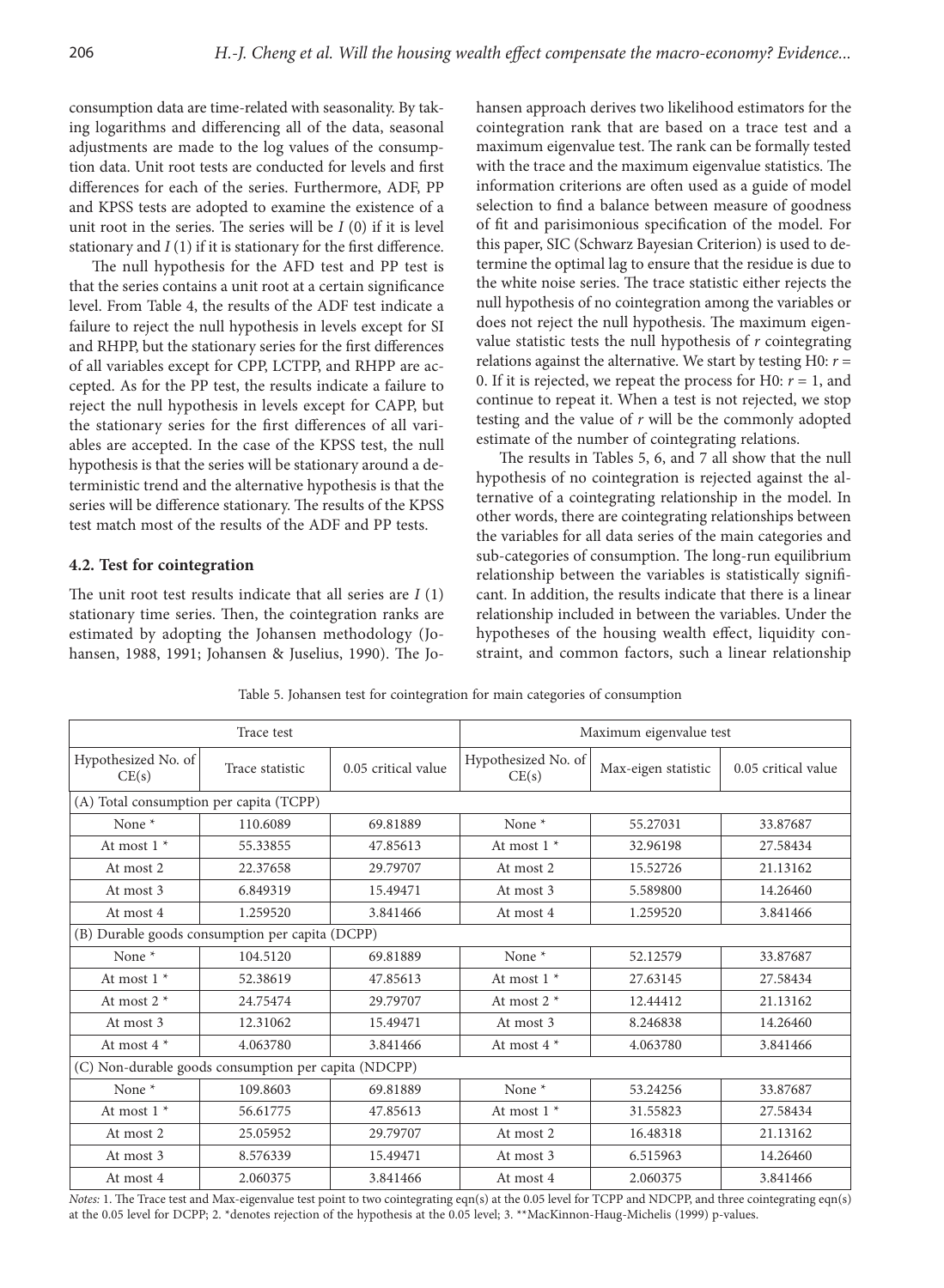|                                       | Trace test      |                                                                  | Maximum eigenvalue test      |                     |                     |  |
|---------------------------------------|-----------------|------------------------------------------------------------------|------------------------------|---------------------|---------------------|--|
| Hypothesized No. of<br>CE(s)          | Trace statistic | 0.05 critical value                                              | Hypothesized No. of<br>CE(s) | Max-eigen statistic | 0.05 critical value |  |
|                                       |                 | (A) Furniture and home appliance maintenance per capita (FHAMPP) |                              |                     |                     |  |
| None *                                | 110.8333        | 69.81889                                                         | None *                       | 53.37960            | 33.87687            |  |
| At most $1$ *                         | 57.45368        | 47.85613                                                         | At most $1^*$                | 31.14771            | 27.58434            |  |
| At most 2                             | 26.30597        | 29.79707                                                         | At most 2                    | 16.58056            | 21.13162            |  |
| At most 3                             | 9.725413        | 15.49471                                                         | At most 3                    | 7.109425            | 14.26460            |  |
| At most 4                             | 2.615988        | 3.841466                                                         | At most 4                    | 2.615988            | 3.841466            |  |
| (B) Transportation per capita (TRSPP) |                 |                                                                  |                              |                     |                     |  |
| None $*$                              | 107.2627        | 69.81889                                                         | None *                       | 51.18704            | 33.87687            |  |
| At most $1^*$                         | 56.07565        | 47.85613                                                         | At most 1 $^\star$           | 28.05421            | 27.58434            |  |
| At most $2$ *                         | 28.02144        | 29.79707                                                         | At most $2^*$                | 14.57744            | 21.13162            |  |
| At most 3                             | 13.44400        | 15.49471                                                         | At most 3                    | 9.222787            | 14.26460            |  |
| At most $4*$                          | 4.221210        | 3.841466                                                         | At most $4*$                 | 4.221210            | 3.841466            |  |
| (C) Communication per capita (CPP)    |                 |                                                                  |                              |                     |                     |  |
| None *                                | 105.2810        | 69.81889                                                         | None *                       | 53.53329            | 33.87687            |  |
| At most $1$ *                         | 51.74769        | 47.85613                                                         | At most $1^*$                | 30.62155            | 27.58434            |  |
| At most 2                             | 21.12614        | 29.79707                                                         | At most 2                    | 12.64630            | 21.13162            |  |
| At most 3                             | 8.479835        | 15.49471                                                         | At most 3                    | 7.055601            | 14.26460            |  |
| At most 4                             | 1.424235        | 3.841466                                                         | At most 4                    | 1.424235            | 3.841466            |  |

|  | Table 6. Johansen test for cointegration on sub-categories of durable goods consumption |
|--|-----------------------------------------------------------------------------------------|
|  |                                                                                         |

*Notes:* 1. The Trace test and Max-eigenvalue test point to two cointegrating eqn (s) at the 0.05 level for FHAMPP and CPP, and to three cointegrating eqn(s) at the 0.05 level for TRSPP; 2. \* denotes rejection of the hypothesis at the 0.05 level; 3. \*\*MacKinnon-Haug-Michelis (1999) p-values.

| Table 7. Johansen test for cointegration on sub-categories of non-durable goods consumption |  |  |  |
|---------------------------------------------------------------------------------------------|--|--|--|
|---------------------------------------------------------------------------------------------|--|--|--|

| Trace test                                     |                                                          |                     | Maximum eigenvalue test      |                     |                     |  |
|------------------------------------------------|----------------------------------------------------------|---------------------|------------------------------|---------------------|---------------------|--|
| Hypothesized No. of<br>CE(s)                   | Trace statistic                                          | 0.05 critical value | Hypothesized No. of<br>CE(s) | Max-eigen statistic | 0.05 critical value |  |
|                                                | (A) Housing services and utilities per capita (HSUPP)    |                     |                              |                     |                     |  |
| None <sup>*</sup>                              | 103.1267                                                 | 69.81889            | None $*$                     | 50.64745            | 33.87687            |  |
| At most $1^*$                                  | 52.47929                                                 | 47.85613            | At most $1^*$                | 31.22215            | 27.58434            |  |
| At most 2                                      | 21.25713                                                 | 29.79707            | At most 2                    | 15.78990            | 21.13162            |  |
| At most 3                                      | 5.467233                                                 | 15.49471            | At most 3                    | 5.138903            | 14.26460            |  |
| At most 4                                      | 0.328330                                                 | 3.841466            | At most 4                    | 0.328330            | 3.841466            |  |
| (B) Clothing and accessories per capita (CAPP) |                                                          |                     |                              |                     |                     |  |
| None *                                         | 95.73034                                                 | 69.81889            | None *                       | 46.99889            | 33.87687            |  |
| At most $1$ *                                  | 48.73145                                                 | 47.85613            | At most $1 *$                | 28.39688            | 27.58434            |  |
| At most 2                                      | 20.33457                                                 | 29.79707            | At most 2                    | 14.12120            | 21.13162            |  |
| At most 3                                      | 6.213372                                                 | 15.49471            | At most 3                    | 5.119216            | 14.26460            |  |
| At most 4                                      | 1.094157                                                 | 3.841466            | At most 4                    | 1.094157            | 3.841466            |  |
|                                                | (C) Food and non-alcoholic beverages per capita (FNABPP) |                     |                              |                     |                     |  |
| None *                                         | 119.6521                                                 | 69.81889            | None $*$                     | 50.89899            | 33.87687            |  |
| At most $1$ *                                  | 68.75306                                                 | 47.85613            | At most $1^*$                | 37.07650            | 27.58434            |  |
| At most 2                                      | 31.67655                                                 | 29.79707            | At most 2                    | 18.93933            | 21.13162            |  |
| At most 3                                      | 12.73722                                                 | 15.49471            | At most 3                    | 8.872254            | 14.26460            |  |
| At most $4*$                                   | 3.864970                                                 | 3.841466            | At most $4*$                 | 3.864970            | 3.841466            |  |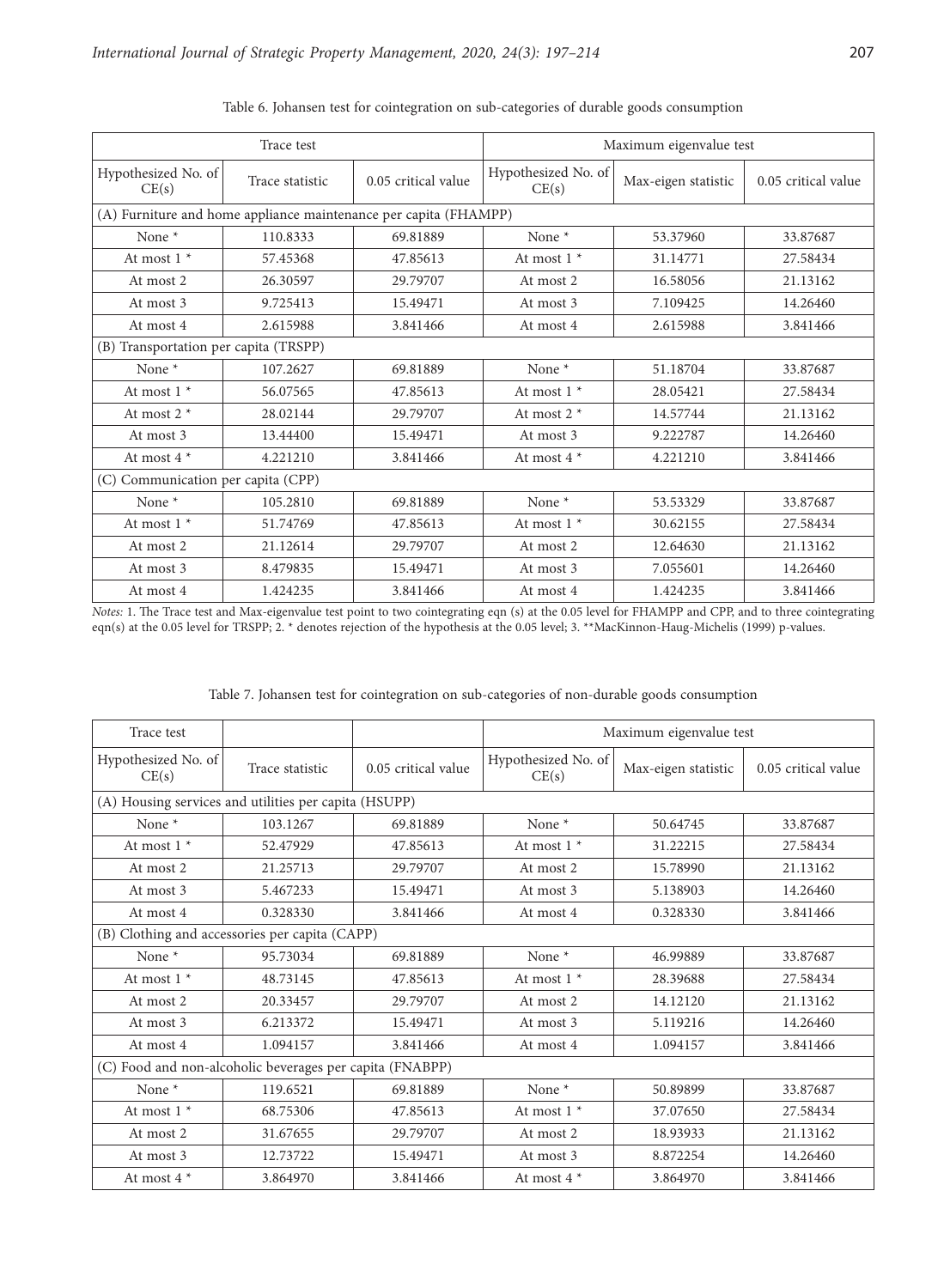|                              |                                                           |                     |                              |                         | End of Table 7      |
|------------------------------|-----------------------------------------------------------|---------------------|------------------------------|-------------------------|---------------------|
| Trace test                   |                                                           |                     |                              | Maximum eigenvalue test |                     |
| Hypothesized No. of<br>CE(s) | Trace statistic                                           | 0.05 critical value | Hypothesized No. of<br>CE(s) | Max-eigen statistic     | 0.05 critical value |
|                              | (D) Alcoholic beverages and cigarettes per capita (ABCPP) |                     |                              |                         |                     |
| None *                       | 113.1602                                                  | 69.81889            | None *                       | 48.99732                | 33.87687            |
| At most 1 *                  | 64.16287                                                  | 47.85613            | At most $1*$                 | 30.91414                | 27.58434            |
| At most 2                    | 33.24873                                                  | 29.79707            | At most 2                    | 18.90013                | 21.13162            |
| At most 3                    | 14.34860                                                  | 15.49471            | At most 3                    | 10.25779                | 14.26460            |
| At most $4*$                 | 4.090810                                                  | 3.841466            | At most $4*$                 | 4.090810                | 3.841466            |
|                              | (E) Leisure/cultural tourism per capita (LCTPP)           |                     |                              |                         |                     |
| None *                       | 103.3774                                                  | 69.81889            | None *                       | 50.80898                | 33.87687            |
| At most 1 $^\star$           | 52.56839                                                  | 47.85613            | At most 1 *                  | 30.17337                | 27.58434            |
| At most 2                    | 22.39502                                                  | 29.79707            | At most 2                    | 11.27654                | 21.13162            |
| At most 3                    | 11.11849                                                  | 15.49471            | At most 3                    | 8.482753                | 14.26460            |
| At most 4                    | 2.635735                                                  | 3.841466            | At most 4                    | 2.635735                | 3.841466            |
|                              | (F) Restaurants and hotels per capita (RHPP)              |                     |                              |                         |                     |
| None *                       | 121.1042                                                  | 69.81889            | None *                       | 60.80334                | 33.87687            |
| At most 1 $*$                | 60.30086                                                  | 47.85613            | At most $1$ *                | 34.48504                | 27.58434            |
| At most 2                    | 25.81583                                                  | 29.79707            | At most 2                    | 13.53118                | 21.13162            |
| At most 3                    | 12.28465                                                  | 15.49471            | At most 3                    | 8.811056                | 14.26460            |
| At most 4                    | 3.473592                                                  | 3.841466            | At most 4                    | 3.473592                | 3.841466            |
|                              | (G) Medical and insurance per capita (MIPP)               |                     |                              |                         |                     |
| None *                       | 106.3455                                                  | 69.81889            | None *                       | 50.16392                | 33.87687            |
| At most 1 $^\star$           | 56.18157                                                  | 47.85613            | At most $1^*$                | 34.61639                | 27.58434            |
| At most 2                    | 21.56518                                                  | 29.79707            | At most 2                    | 15.93433                | 21.13162            |
| At most 3                    | 5.630847                                                  | 15.49471            | At most 3                    | 5.140320                | 14.26460            |
| At most 4                    | 0.490527                                                  | 3.841466            | At most 4 *                  | 0.490527                | 3.841466            |
| (I) Other per capita (OPP)   |                                                           |                     |                              |                         |                     |
| None *                       | 108.2520                                                  | 69.81889            | None *                       | 49.21806                | 33.87687            |
| At most 1 *                  | 59.03395                                                  | 47.85613            | At most $1^*$                | 32.44230                | 27.58434            |
| At most 2                    | 26.59166                                                  | 29.79707            | At most 2                    | 17.45554                | 21.13162            |
| At most 3                    | 9.136113                                                  | 15.49471            | At most 3                    | 7.432183                | 14.26460            |
| At most 4                    | 1.703931                                                  | 3.841466            | At most 4                    | 1.703931                | 3.841466            |

*Notes:* 1. The Trace test and Max-eigenvalue test point to two cointegrating eqn (s) at the 0.05 level for HUSPP, CAPP, LCTPP, RHPP, MIPP, and OPP, and three cointegrating eqn(s) at the 0.05 level for FNABPP and ABCPP; 2. \* denotes rejection of the hypothesis at the 0.05 level; 3. \*\*MacKinnon-Haug-Michelis (1999) p-values.

has a detailed economic interpretation and is appropriate based on the initial assumptions of this paper. As the presence of cointegration between the variables for all the data series is statistically significant, the VECM can be applied. However, some data series indicate that there are multiple sets of cointegration variables. According to Sims (1980), in the circumstances where there are multiple sets of cointegration variables, just one set of cointegration variables should be adopted to maintain the simplicity of the VECM analysis.

# **4.3. Result from vector error correction model**

The vector error correction model can fully describe the dynamic adjustment process between time series in the system by considering the long-run equilibrium and short-run dynamic adjustment process between variables. Under the hypotheses of wealth effect, liquidity constraint, and common-factors, variables for all data series of main categories and sub-categories of consumption were tested to examine the significance of the relationship with the escalation in housing prices.

In the case of the long-run equilibrium relationship, the escalation in housing prices was not significantly correlated with any of the main categories of consumption (refer to Appendix 1, Table A1). However, among the durable goods consumption sub-categories listed in Table 9, the communication consumption per capita (CPP) was found to be positively and significantly correlated with the escalation in housing prices. Among the sub-categories of non-durable goods consumption in Table 11, clothing and accessories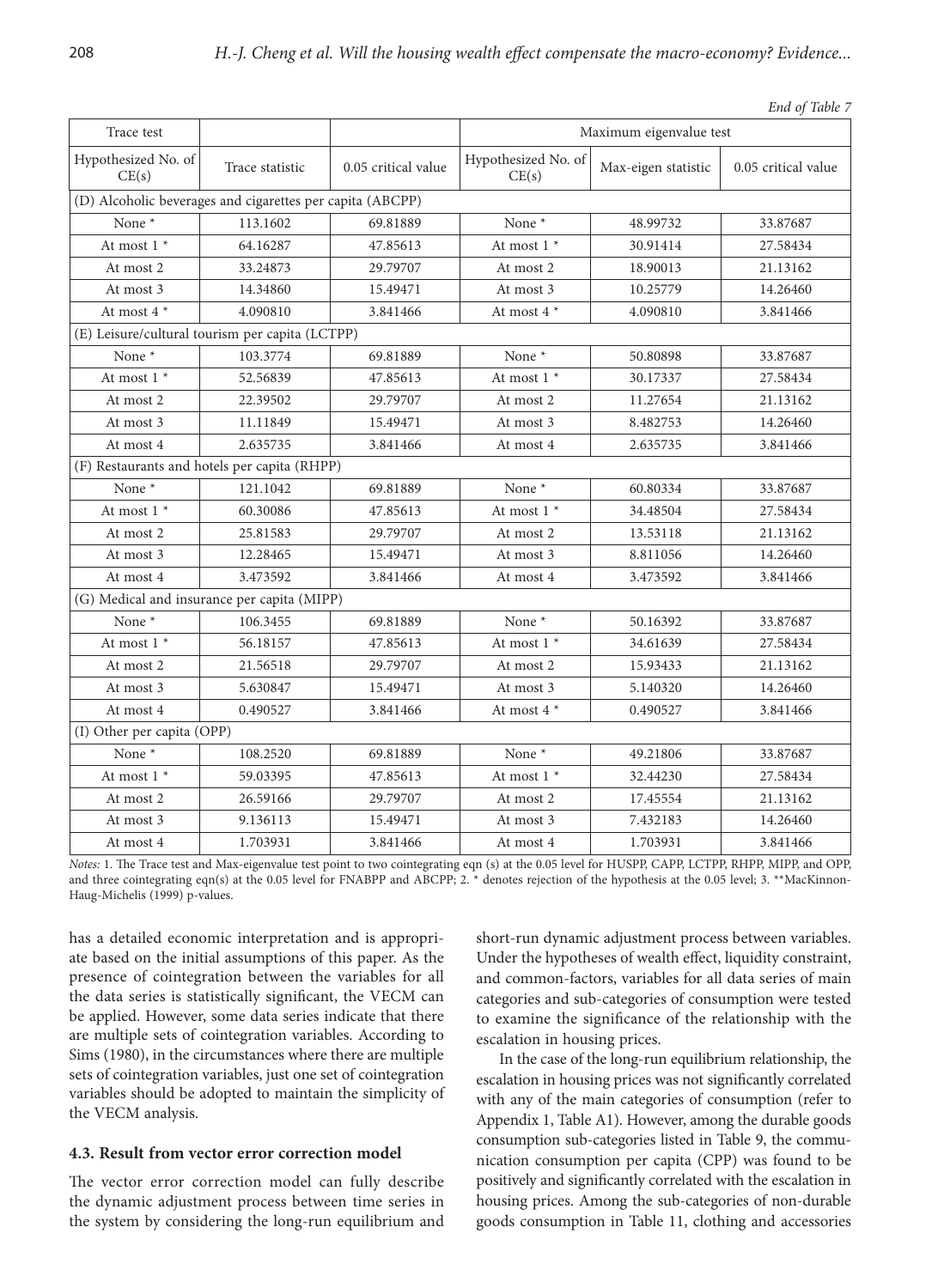per capita (CAPP) and leisure/cultural tourism per capita (LCTPP) were positively and significantly correlated with the escalation in housing prices. There was no indication from the results of the consumption variables being significantly negatively correlated. As for the short-run dynamic adjustment, among the main categories of consumption in Table 8, the durable goods consumption per capita (DCPP) was found to be positively and statistically significant in terms of the relationship with the escalation in housing prices. Among the sub-categories for the durable goods consumption in Table 10, the transportation consumption per capita (TRSPP) was found to be positive and statistically significant in terms of the relationship with the escalation in housing prices. However, among the sub-categories of nondurable goods consumption presented, there were no results for which the consumption variables were significantly and positively or negatively correlated with the escalation in housing prices (refer to Appendix 2, Table A2).

|             | <b>TCPP</b> |              |             | <b>DCPP</b>  |             | <b>NDCPP</b> |  |  |
|-------------|-------------|--------------|-------------|--------------|-------------|--------------|--|--|
|             | Coefficient | t-statistics | Coefficient | t-statistics | Coefficient | t-statistics |  |  |
| Constant    | $-3.76E-08$ | $[-2.36718]$ | $-6.58E-08$ | $[-0.31555]$ | $-5.29E-08$ | $[-2.08705]$ |  |  |
| $TCP(-1)$   | 0.126020    | [0.78978]    |             |              |             |              |  |  |
| $DCPP(-1)$  |             |              | $-0.545391$ | $[-3.05839]$ |             |              |  |  |
| $NDCPP(-1)$ |             |              |             |              | 0.035969    | [0.21958]    |  |  |
| $DIPP(-1)$  | 0.100110    | [1.17204]    | 2.342566    | [1.59858]    | 0.112144    | [0.80441]    |  |  |
| $RI(-1)$    | $-4.75E-08$ | $[-2.13503]$ | 4.20E-07    | [1.19926]    | $-8.64E-08$ | $[-2.44698]$ |  |  |
| $HI(-1)$    | 1.43E-05    | [0.13640]    | 0.004141    | [2.64354]    | $-2.44E-05$ | $[-0.14713]$ |  |  |
| $SI(-1)$    | $-0.002382$ | $[-2.16419]$ | 0.027220    | [1.46530]    | $-0.004272$ | $[-2.43968]$ |  |  |
| CointEq     | $-0.028630$ | $[-1.48764]$ | 0.055768    | 0.77260      | $-0.036989$ | $[-1.65819]$ |  |  |

Table 8. Vector error correction model for main categories of consumption (short-term error correction)

*Notes:* 1. The results are the estimates of the error correction for the short-run dynamic adjustment from the VECM model. DIPP, RI, HI, and SI represent the coefficients of the lags for TCPP, DCPP and NDCPP, respectively; 2. The t-statistics are presented beside the corresponding coefficients.

Table 9. Vector error correction model for sub-categories of durable goods consumption (long-term equilibrium relationship)

|            | <b>FHAMPP</b> |              |                             | <b>TRSPP</b> | <b>CPP</b>   |              |  |
|------------|---------------|--------------|-----------------------------|--------------|--------------|--------------|--|
|            | Coefficient   | t-statistics | Coefficient<br>t-statistics |              | Coefficient  | t-statistics |  |
| Constant   | $-0.000207$   |              | $-0.000101$                 |              | 0.000171     |              |  |
| $DIPP(-1)$ | 25.99145      | [3.54728]    | 20.57118                    | [6.49185]    | $-129.7429$  | $[-6.41137]$ |  |
| $RI(-1)$   | $3.24E-06$    | [1.75653]    | $2.26E-06$                  | [2.83740]    | $-2.44E-0.5$ | $[-4.89934]$ |  |
| $HI(-1)$   | $-0.010040$   | $[-2.67064]$ | $-0.015128$                 | $[-9.33191]$ | 0.020831     | [2.05562]    |  |
| $SI(-1)$   | $-1.419215$   | $[-9.40394]$ | $-0.636703$                 | $[-10.1953]$ | 3.328880     | [8.36259]    |  |

*Notes:* 1. The results are the estimates of the cointegrating equation for the long-run equilibrium relationship from the VECM model. DIPP, RI, HI, and SI represent the coefficients of the lags for TCPP, DCPP and NDCPP, respectively; 2. The t-statistics are presented beside the corresponding coefficients.

Table 10. Vector error correction model for sub-categories of durable goods consumption (short-term error correction)

|             | <b>FHAMPP</b> |              | <b>TRSPP</b> |              | <b>CPP</b>  |              |
|-------------|---------------|--------------|--------------|--------------|-------------|--------------|
|             | Coefficient   | t-statistics | Coefficient  | t-statistics | Coefficient | t-statistics |
| Constant    | $-2.41E-07$   | $[-0.49538]$ | 2.89E-08     | [0.05011]    | 7.32E-08    | [0.08509]    |
| $FHAMP(-1)$ | 0.276143      | [1.69449]    |              |              |             |              |
| $TRSPP(-1)$ |               |              | $-0.584978$  | $[-3.42118]$ |             |              |
| $CPP(-1)$   |               |              |              |              | $-0.117212$ | $[-0.66380]$ |
| $DIPP(-1)$  | 6.667978      | [1.99264]    | 4.708664     | [1.18442]    | $-2.424607$ | $[-0.46451]$ |
| $RI(-1)$    | 1.29E-06      | [1.53980]    | 8.47E-07     | [0.90960]    | 4.73E-07    | [0.36686]    |
| $HI(-1)$    | 0.000787      | [0.22560]    | 0.012811     | [2.94111]    | 0.008665    | [1.34513]    |
| $SI(-1)$    | 0.052019      | [1.25133]    | 0.081081     | [1.61053]    | $-0.026240$ | $[-0.39876]$ |
| CointEq     | 0.022018      | [0.94242]    | 0.074046     | [1.10746]    | 0.012302    | [0.81138]    |

*Notes:* 1. The results are the estimates of the error correction for the short-run dynamic adjustment from the VECM model. DIPP, RI, HI, and SI represent the coefficients of the lags for TCPP, DCPP and NDCPP, respectively; 2. The t-statistics are presented beside the corresponding coefficients.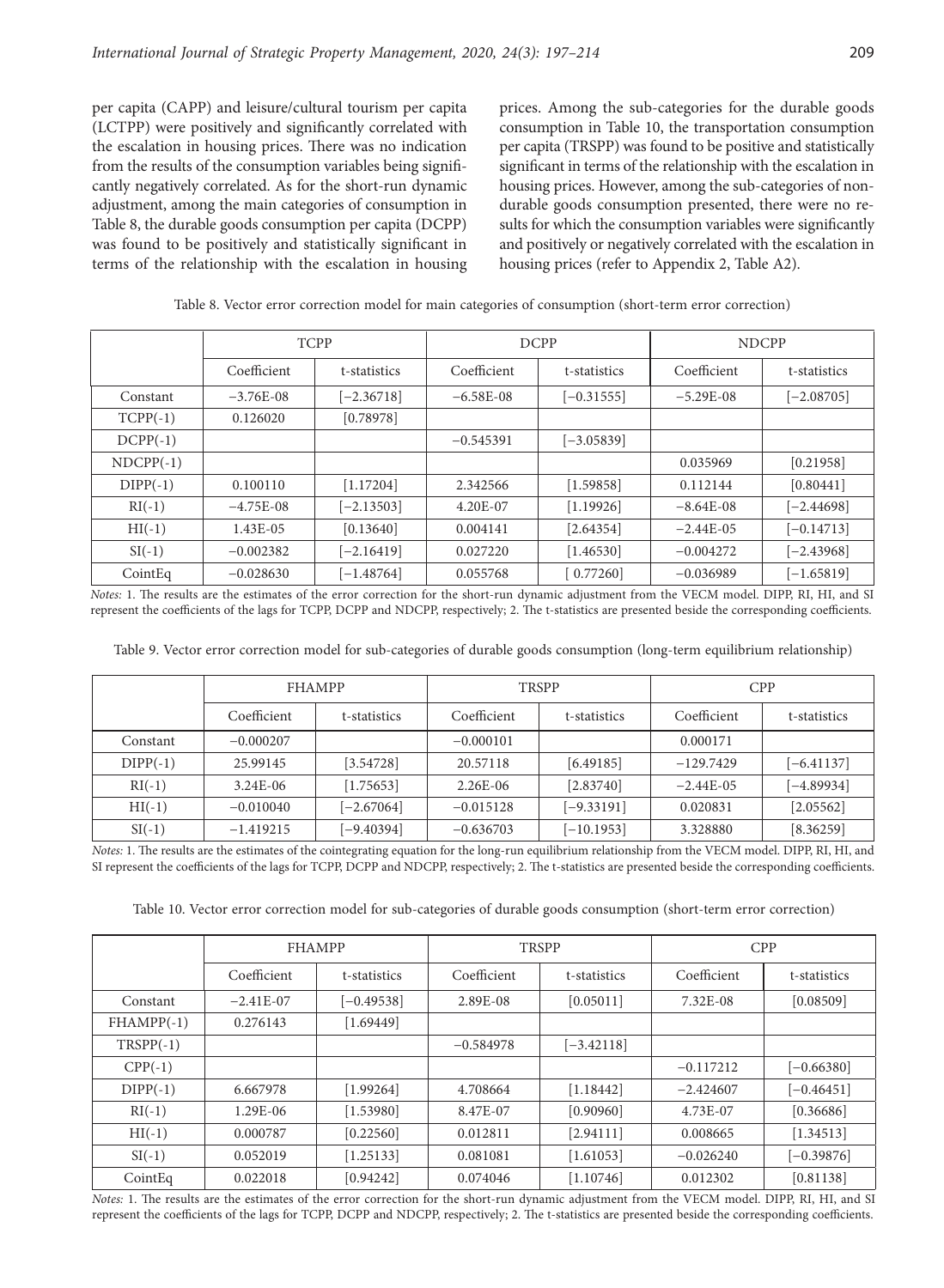|            | <b>HSUPP</b> |              | CAPP         |              | <b>FNABPP</b> |              |
|------------|--------------|--------------|--------------|--------------|---------------|--------------|
|            | Coefficient  | t-statistics | Coefficient  | t-statistics | Coefficient   | t-statistics |
| Constant   | $-5.79E-05$  |              | 0.000382     |              | $-0.000287$   |              |
| $DIPP(-1)$ | 4.255100     | [3.14483]    | $-207.0962$  | $[-5.89814]$ | 71.21457      | [5.32806]    |
| $RI(-1)$   | 1.64E-06     | [4.86362]    | $-2.66E-05$  | $[-3.12456]$ | 1.67E-05      | [4.93524]    |
| $HI(-1)$   | $-0.003677$  | $[-5.33222]$ | 0.047436     | [2.71486]    | $-0.023260$   | $[-3.32924]$ |
| $SI(-1)$   | $-0.191983$  | $[-7.09737]$ | 5.615458     | [8.39269]    | $-1.941240$   | $[-7.34410]$ |
|            | <b>ABCPP</b> |              | <b>LCTPP</b> |              | <b>RHPP</b>   |              |
|            | Coefficient  | t-statistics | Coefficient  | t-statistics | Coefficient   | t-statistics |
| Constant   | $-0.001330$  |              | 1.67E-06     |              | $-0.000195$   |              |
| $DIPP(-1)$ | 319.1512     | [5.95922]    | $-31.10465$  | $[-10.3410]$ | 44.19811      | [6.13016]    |
| $RI(-1)$   | 4.91E-05     | [3.74346]    | $-5.21E-06$  | $[-7.05180]$ | 9.25E-06      | [5.01585]    |
| $HI(-1)$   | $-0.114535$  | $[-4.17867]$ | 0.006723     | [4.52115]    | $-0.027938$   | $[-7.51507]$ |
| $SI(-1)$   | $-8.434761$  | $[-8.21049]$ | 0.554890     | [9.34719]    | $-1.289968$   | $[-9.00445]$ |
|            | <b>MIPP</b>  |              | OPP          |              |               |              |
|            | Coefficient  | t-statistics | Coefficient  | t-statistics |               |              |
| Constant   | $-0.000280$  |              | $-0.000271$  |              |               |              |
| $DIPP(-1)$ | 52.20370     | [3.41002]    | 79.80521     | [4.99603]    |               |              |
| $RI(-1)$   | 1.40E-05     | [3.69696]    | 1.55E-05     | [3.92190]    |               |              |
| $HI(-1)$   | $-0.024140$  | $[-3.09166]$ | $-0.021038$  | $[-2.63411]$ |               |              |
| $SI(-1)$   | $-2.392320$  | $[-8.06525]$ | $-2.558669$  | $[-8.25733]$ |               |              |

Table 11. Vector error correction model for sub-categories of non-durable goods consumption (long-term equilibrium relationship)

*Notes:* 1. The results are the estimates of the cointegrating equation for the long-run equilibrium relationship from the VECM model. DIPP, RI, HI, and SI represent the coefficients of the lags for TCPP, DCPP and NDCPP, respectively; 2. The t-statistics are presented beside the corresponding coefficients.

The VECM results have shown that in the long-run equilibrium relationship, there is statistically significant and positive relationship with durable goods of communication-related consumption, and with non-durable goods consumption including clothing and accessories and leisure/cultural tourism. As for the short-run dynamic adjustment, positive and statistically significant relationship was found with the main consumption categories of durable goods. The positive relationship with durable goods consumption was mainly contributed by the transportation consumption sub-category. An interesting result based from the empirical analyses was that there were no consumption variables with significant negative relationship from the escalation in housing prices.

From the empirical analysis, the results indicated that there is a housing wealth effect in Taiwan's society. Over the course of the long-run equilibrium relationship, the society would increase its consumption preferences for communication-related durable goods, such as the purchase and maintenance of communication devices, as well as for non-durable goods, including personal clothing and accessories and participation in leisure/cultural tourism activities. As for the short-run dynamic adjustment, the society would consume more component categories of durable goods. Moreover, it was observed that transportation-related consumption, such as the purchase and maintenance of motor vehicles, accounted for a major part of the durable goods component.

From the current housing market in Taiwan, the government is aware on the housing unaffordability issue and negative effects in the society. In response, the government shifted the housing policy from motivating house purchase to house renting. The ideology was that even though the society was unaffordable to purchase a house, at least it could afford a suitable living environment through renting. Rental subsidizing policies and relevant law amendment have been implemented to improve the housing rental market. In relations to the results, it might be suggesting that housing purchase would not be a priority concern anymore. From homeowner's perspective, housing wealth allowed them to consume more since their asset wealth have increased. As for renter's perspective, the burden of owning a house has been relieved. As effect, the society has more disposable income and time to satisfy its own desire and interaction with other through engaging communication devices, purchasing personal clothing and accessories and participation in leisure/cultural tourism activities.

For real estate scientists and practitioners to implement relative strategic property management, it should be aware and cautious on the supply side of the housing market. As the society is encountering housing unaffordability yet the housing prices, vacancy rates, and homeownership rates remains high; it is suggesting that the reason of sustaining such three norms are the low loan interest rate. With the tightening of relevant property transaction regulation and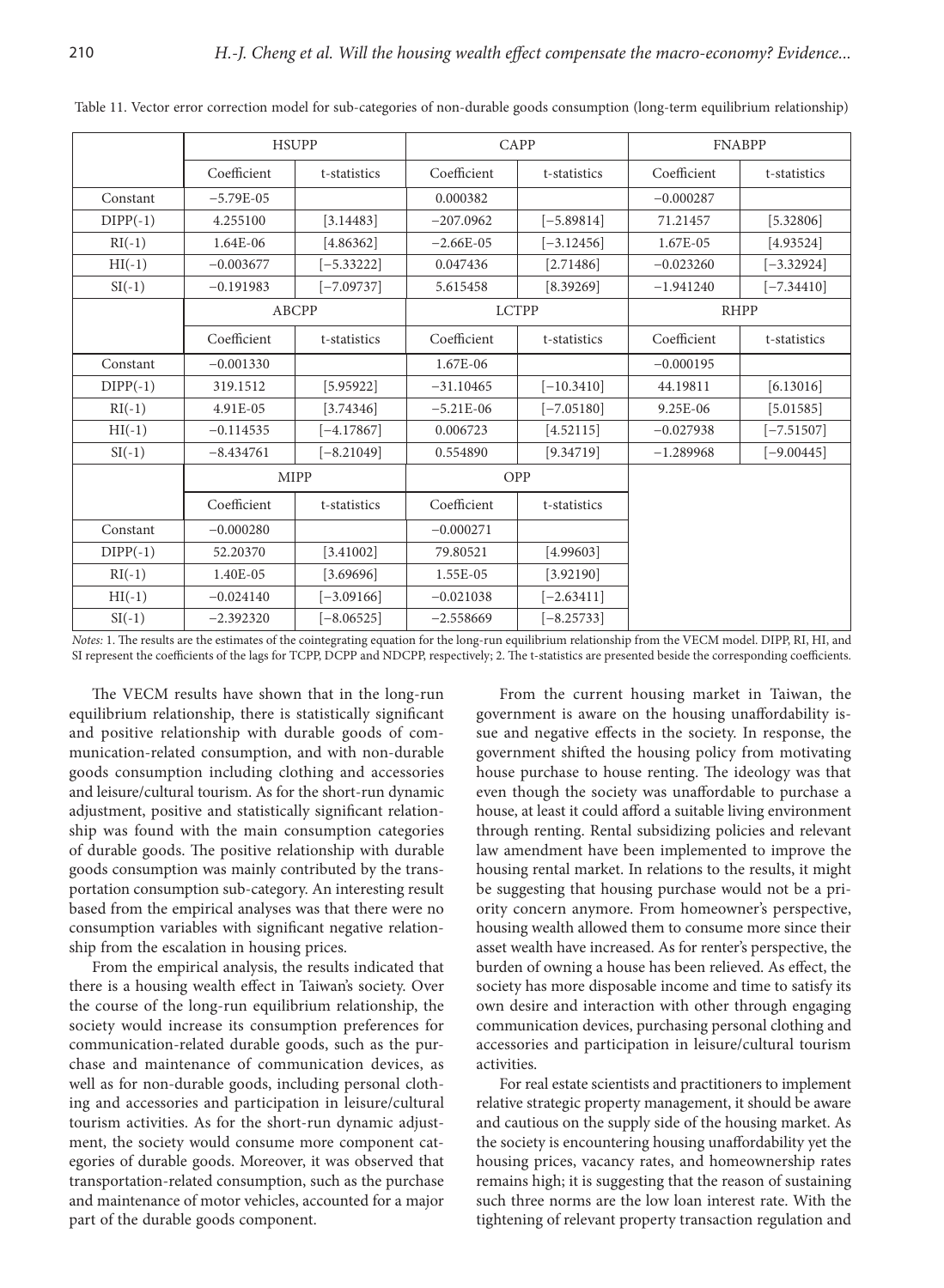taxation and shifting the housing policy from motivating house purchase to house renting by the government, it would decrease on the purchasing demand side of housing market. Furthermore, under the current elastic equilibrium, any adjustment on the monetary policy will affect the housing market significantly. The relative strategic property management should incorporate risks of decreasing housing purchase demand into consideration.

However, despite of possible reasons, these categories of consumption would compensate the consumption figure in the GDP calculation and serve as evidence that housing prices were related to macroeconomic performance. Relevant authorities could focus on these categories of consumption by implementing relevant short-and long-term policies or subsidies on to encourage economic growth. Subsidies could focus on the industrial promotion of communication-related, personal clothing and accessories, and transportation-related consumptions for the society to encourage relevant consumption expenditures. Motivational policies and subsidies for the society to participate as well as for industries to invest in leisure/cultural tourism activities should also be implemented to encourage relevant leisure/tourism consumption expenditure.

## **Conclusions and suggestions**

The purpose of this paper was to provide an empirical analysis on the role of house prices upon determining the consumption behavior in Taiwan. As housing prices escalated rapidly while disposable income has remained constant, the issue of unaffordability arises that is considered to be a negative aspect within society.

However, in a region with high rates of homeownership and low loan interest rates, under the hypothesis of a housing wealth effect, changes in housing prices should exert an influence on consumption expenditure, which will then further influence the performance of the economy. Initial assumption from the empirical analyses to examine whether the escalation in housing prices would, first, have no significant relationship with various categories of consumption, second, be positively and significantly correlated with specific categories of consumption that would compensate the economy, or, third, be negatively and significantly correlated with specific categories of consumption that would further intensify the negative impacts of the high housing prices.

From the empirical analysis, the results indicated that there is a housing wealth effect in Taiwan's society. Over the course of the long-run equilibrium relationship, the society would increase its consumption preferences for communication-related durable goods and non-durable goods of personal clothing and accessories and participation in leisure/cultural tourism activities. As for the shortrun dynamic adjustment, the society would consume more component categories of durable goods that mainly contributed by the transportation-related consumption.

The results might be suggesting that housing purchase would not be a priority concern anymore From home-

owner's perspective, housing wealth allowed them to consume more since their asset wealth have increased. As for renter's perspective, the burden of owning a house has been relieved. The society has more disposable income and time to satisfy its own desire and interaction with other through engaging communication devices, purchasing personal clothing and accessories and participation in leisure/cultural tourism activities. However, for real estate scientists and practitioners to implement relative strategic property management, it should be aware and cautious on the supply side of the housing market. Any adjustment on the monetary policy will affect the housing market significantly. The relative strategic property management should incorporate risks of decreasing housing purchase demand into consideration.

Despite the possible reasons for the consumption preferences, it was statistically significant that there is housing wealth effect exists in Taiwan and these categories of consumption would compensate the consumption figure in the GDP calculation and serve as evidence that housing prices were related to macroeconomic performance. Therefore, when a region was experiencing negative impacts from high housing prices, relevant authorities could focus on these categories of consumption by implementing relevant short-and long-term policies or subsidies on to encourage economic growth.

A shortcoming of this paper is that the scope of the research region was restricted in order to meet prescribed conditions, namely, first, a rapid escalation in housing prices within a certain period of time, secondly, a high homeownership rate and low mortgage rate, and third, society as a whole was affected by the negative impacts of high housing prices. Future studies should examine regions with different conditions or detailed survey on individual household survey should be conducted in Taiwan to examine the housing wealth effect in the microeconomic level.

#### **References**

- Aladangady, A. (2017). Housing, wealth, income and consumption: China and homeownership heterogeneity. *American Economic Review*, *107*(11), 3415−3446. <https://doi.org/10.1257/aer.20150491>
- Angrisani, M., Hurd, M., & Rohwedder, S. (2019). The effect of housing wealth losses on spending in the great recession. *Economic Inquiry*, *57*(2), 972−996. <https://doi.org/10.1111/ecin.12753>
- Aoki, K., Proudman, J., & Vlieghe, G. (2002). Houses as collateral: has the link between house prices and consumption in the U.K. changed? *Federal Reserve Bank of New York Economic Policy Review*, *8*(1), 163−178. <https://doi.org/10.1016/j.jfi.2004.06.003>
- Aoki, K., Proudman, J., & Vlieghe, G. (2004). House prices, con-
- sumption, and monetary policy: a financial accelerator approach. *Journal of Financial Intermediation*, *13*(4), 414−435.
- Attanasio, O. P., Blow, L., Hamilton, R., & Leicester, A. (2009). Boom and busts: consumption, housing prices and expectations. *Economica*, *29*, 341−354. <https://doi.org/10.1111/j.1468-0335.2008.00708.x>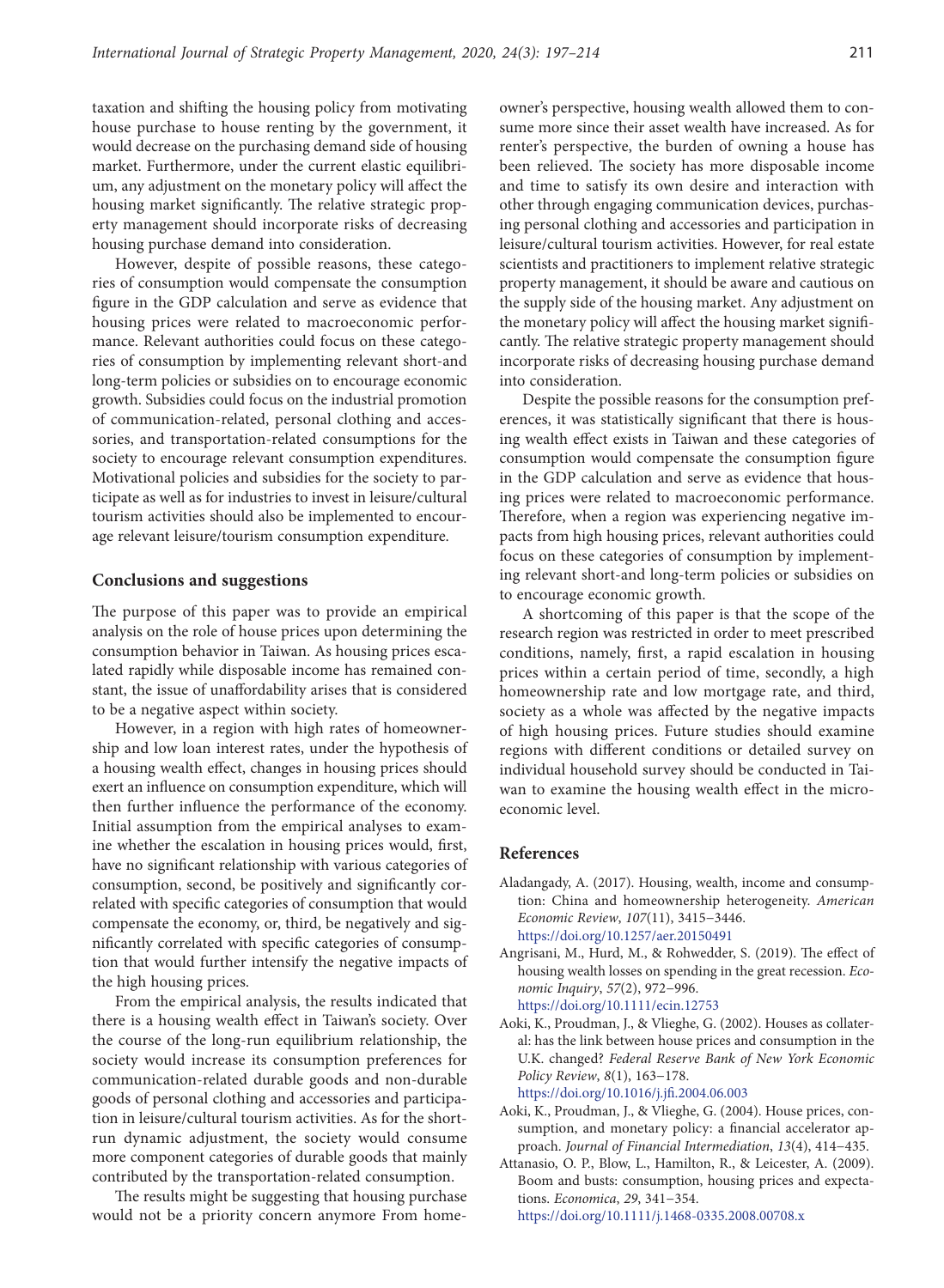- Attanasio, O., & Weber, G. (1994). The UK consumption boom of the late 1980s: aggregate implications of microeconomic evidence. *Economic Journal*, *104*, 1269−1302. <https://doi.org/10.2307/2235449>
- Benito, A. (2009). Who withdraws housing equity and why? *Economica*, *76*, 51–70.

<https://doi.org/10.1111/j.1468-0335.2008.00693.x>

- Bourassa, S. C., & Peng, C. W. (2011). Why was Taiwan's homeownership rate so high? *Urban Studies*, *48*(13), 2887−2904. <https://doi.org/10.1177/0042098010391298>
- Buiter, W. (2007). *Lessons from the North Atlantic financial crisis* (No. 18, pp. 1−17). Center for Economic Policy Research.
- Calomiris, C. W., Longhofer, S. D., & Miles, W. (2013). The housing wealth effect: the crucial roles of demographics, wealth distribution and wealth shares. *Critical Finance Review*, *2*(1), 49−99. <https://doi.org/10.1561/104.00000008>
- Campbell, J. Y., & Cocco, J. (2007). How do house prices affect consumption? *Journal of Monetary Economics*, *54*, 591−621. <https://doi.org/10.1016/j.jmoneco.2005.10.016>
- Campbell, J., & Mankiw, G. (1990). Permanent income, current income, and consumption. *Journal of Business* & *Economic Statistics*, *8*(3), 265−279.

<https://doi.org/10.1080/07350015.1990.10509798>

- Canner, G., Dynan, K., & Passmore, W. (2002). Mortgage refinancing in 2001 and early 2002. *Federal Reserve Bulletin*, *88*, 469−481.
- Carroll, C., Otsuka, M., & Slacalek, J. (2011). How large is the housing wealth effect? A new approach. *Journal of Money, Credit and Banking*, *43*, 55−79. <https://doi.org/10.1111/j.1538-4616.2010.00365.x>
- Case, K., Shiller, R., & Quigley, J. (2005). Comparing wealth effects: the stock market versus the housing market. *Advances in Macroeconomics*, *5*, 1−32. <https://doi.org/10.2202/1534-6013.1235>
- Chen, J., Guo, F., & Zhu, A. (2009). Housing wealth, financial wealth and consumption in China. *China* & *World Economy*, *17*(3), 57−74.

<https://doi.org/10.1111/j.1749-124X.2009.01150.x>

- Chen, J., Hardin III, W., & Hu, M. (2018). Housing, wealth, income and consumption: China and homeownership heterogeneity. *Real Estate Economics* (forthcoming). <https://doi.org/10.1111/1540-6229.12245>
- Chen, N. K., Chen, S. S., & Chou, Y. H. (2010). House prices, collateral constraint and the asymmetric effect on consumption. *Journal of Housing Economics*, *19*(1), 26−37. <https://doi.org/10.1016/j.jhe.2009.10.003>
- Chen, N. K., & Wang, H. J. (2011). The effect of changes in asset prices on private consumption. *Quarterly Bulletin*, *Central Bank of Taiwan*, *33*(1), 7−40.
- Chen, Y. L. (2015). The factors and implications of rising housing prices in Taiwan. In *Taiwan-U.S. Quarterly Analysis* (No. 18). The Brookings Institution.
- Chen, Y. L. (2011). New prospects for social rental housing in Taiwan: the role of housing affordability crises and the housing movement. *International Journal of Housing Policy*, *11*(3), 305−318. <https://doi.org/10.1080/14616718.2011.599133>
- Chuang, M. H. (2017, July 29). *Resolving the unimaginable norm of three-highs in the housing market in Taiwan for Shiller* (UDN News report).

<https://money.udn.com/money/story/5634/2611189>

Cooper, D., & Dynan, K. (2016). Wealth effects and macroeconomic dynamics. *Journal of Economic Surveys*, *30*(1), 34−55. <https://doi.org/10.1111/joes.12090>

- Dietz, R., & Haurin, D. (2003). The social and private micro-level consequences of homeownership. *Journal of Urban Economics*, *45*, 354−384. [https://doi.org/10.1016/S0094-1190\(03\)00080-9](https://doi.org/10.1016/S0094-1190(03)00080-9)
- Disney, R., Henley, A., & Stears, G. (2002). Housing costs, house prices shocks and savings behavior among older households in Britain. *Regional Science and Urban Economics*, *32*, 607−625. [https://doi.org/10.1016/S0166-0462\(01\)00086-2](https://doi.org/10.1016/S0166-0462(01)00086-2)
- Dvornak, N., & Kohler, M. (2007). Housing wealth, stock market wealth and consumption: a panel data analysis for Australia. *Economic Record*, *83*(261), 117−130. <https://doi.org/10.1111/j.1475-4932.2007.00388.x>

Ebner, A. (2010). A micro view on home equity withdrawal and its determinants. Evidence from Dutch households. *[Journal of](https://www.sciencedirect.com/science/journal/10511377) [Housing Economics](https://www.sciencedirect.com/science/journal/10511377)*, *22*(4), 321−337. <https://doi.org/10.1016/j.jhe.2013.10.001>

Elbourne, A. (2008). The UK housing market and the monetary policy transmission mechanism: an SVAR approach. *Journal of Housing Economics*, *17*(1), 65−87. <https://doi.org/10.1016/j.jhe.2007.09.002>

- Engle, R. F., & Granger, C. W. J. (1987). Cointegration and errorcorrection: representation, estimation and testing. *Econometrica*, *55*(2), 251−276. <https://doi.org/10.2307/1913236>
- Fereidouni, H. G., & Tajaddini, R. (2017). Housing wealth, financial wealth and consumption expenditure: the role of consumer confidence. *Journal of Real Estate Finance and Economics*, *54*(2), 216−236.

<https://doi.org/10.1007/s11146-015-9537-9>

- Friedman, M. (1957). *A theory of the consumption function*. Princeton University Press. <https://doi.org/10.1515/9780691188485>
- Fuhrer, J. C. (1992, September). Do consumers behave as the lifecycle/permanent-income theory of consumption predicts? *New England Economic Review*, 3−14.
- Gan, J. (2010). Housing wealth and consumption growth: Evidence from a large panel of households. *The Review of Financial Studies*, *23*(6), 2229−2267. <https://doi.org/10.1093/rfs/hhp127>

Hall, R. E. (1978). Stochastic implications of the life cycle-permanent income hypothesis: theory and evidence. *Journal of Political Economy*, *86*(6), 971−987.<https://doi.org/10.1086/260724>

Holly, S., & Jones, N. (1997). House prices since the 1940s: cointegration, demography and asymmetries. *Economic Modelling*, *14*(4), 549−565.

[https://doi.org/10.1016/S0264-9993\(97\)00009-6](https://doi.org/10.1016/S0264-9993(97)00009-6)

- [Hsueh](file:///D:/Rasa_Stankevi%c4%8diut%c4%97_2017-11-11/DARBAI/D%20A%20R%20B%20A%20I/Z%20U%20R%20N%20A%20L%20A%20I/TSPM/TSPM_24/Article%20in%20press/txt/javascript:;), L. M. (2000). The relationship between housing price, tenure choice and saving behavior in Taiwan. *International Real Estate Review*, *3*(1), 11−33.
- Iacoviello, M. (2004). Consumption, house prices and collateral constraints: a structural economic analysis. *Journal of Housing Economics*, *13*(4), 305−321. <https://doi.org/10.1016/j.jhe.2004.09.004>
- Iacoviello, M. (2005). House prices, borrowing constraints and monetary policy in the business cycle. *American Economic Review*, *95*(3), 739−764. <https://doi.org/10.1257/0002828054201477>
- Iacoviello, M., & Neri, S. (2010). Housing market spillovers: evidence from an estimated DSGE model. *American Economic Journal: Macroeconomics*, *2*, 125−164. <https://doi.org/10.1257/mac.2.2.125>
- Jarque, C., & Bera, A. (1987). A test for normality of observations and regression residuals. *International Statistical Review*, *55*, 163−172.<https://doi.org/10.2307/1403192>
- Johansen, S. (1988). Statistical analysis of cointegration vectors. *Journal of Economic Dynamics and Control*, *12*, 231−254. [https://doi.org/10.1016/0165-1889\(88\)90041-3](https://doi.org/10.1016/0165-1889(88)90041-3)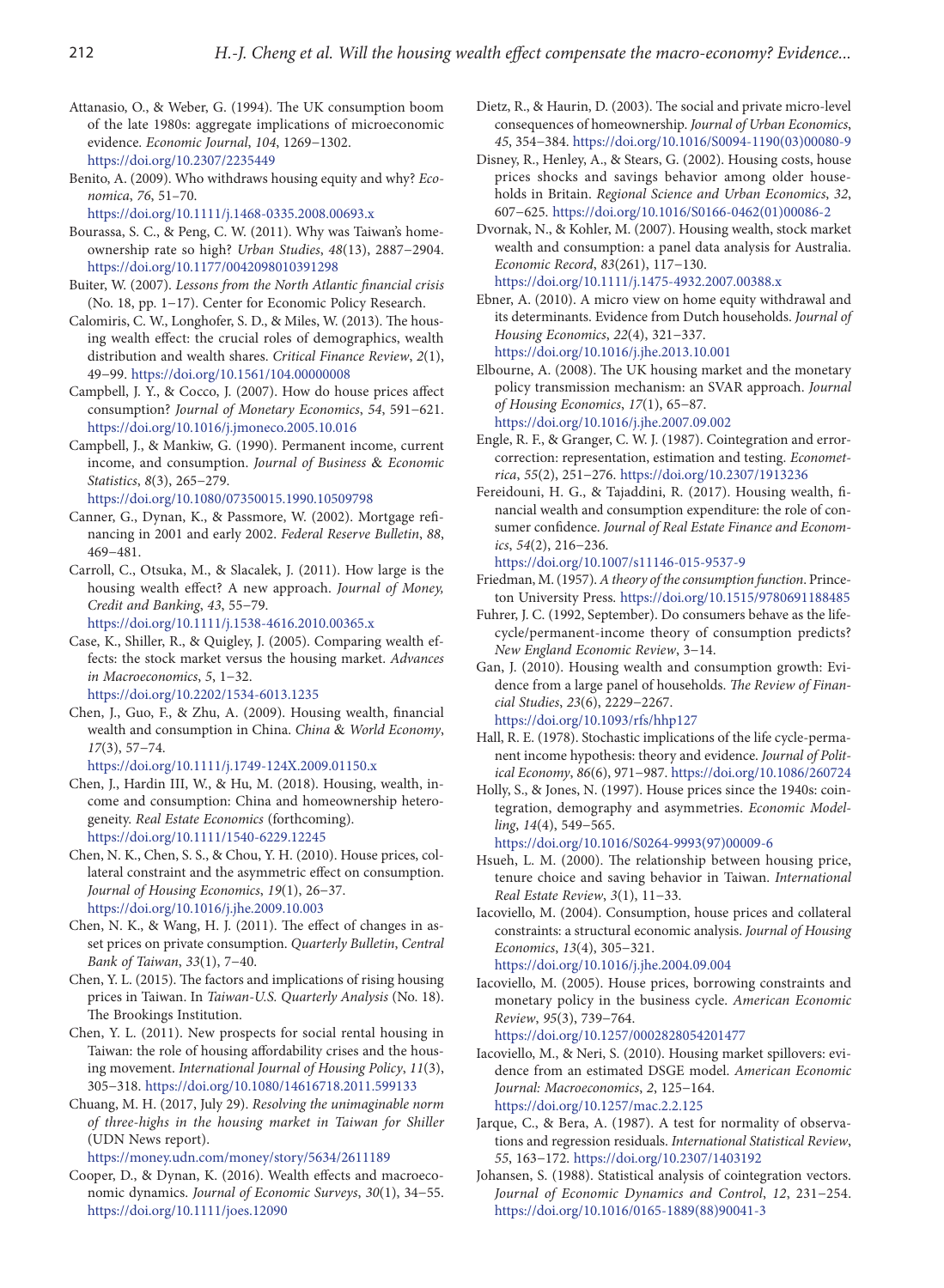- Johansen, S. (1991). Estimation and hypothesis testing of cointegration vectors in Gaussian vector autoregressive models. *Econometrica*, *59*(6), 1551−1580. <https://doi.org/10.2307/2938278>
- Johansen, S., & Juselius, K. (1990). Maximum likelihood estimation and inference on cointegration with application to the demand for money. *Journal of Econometrics*, *53*, 211−244. <https://doi.org/10.1111/j.1468-0084.1990.mp52002003.x>
- Kishor, N. K. (2007). Does consumption respond more to housing wealth than to financial market wealth? If so, why? *Journal of Real Estate Finance and Economics*, *35*(4), 427−448. <https://doi.org/10.1007/s11146-007-9080-4>
- Lin, T. C., Hsu, S. H., & Lin, Y. L. S. (2019). The effect of housing prices on consumption and economic growth – the case of Taiwan. *Journal of the Asia Pacific Economy*, *24*(2), 292−312. <https://doi.org/10.1080/13547860.2019.1584958>
- Ludvigson, S., & Steindel, C. (1999). How important is the stock market effect on consumption? *Economic Policy Review*, *5*(2), 29−52.
- MacKinnon, J. G., Haug, A. A., & Michelis, L. (1999). Numerical distribution functions of likelihood ratio tests for cointegration. *Journal of Applied Econometrics*, *14*, 563−577. [https://doi.org/10.1002/\(SICI\)1099-1255\(199909/10\)14:5](https://doi.org/10.1002/(SICI)1099-1255(199909/10)14:5%3C563::AID-JAE530%3E3.0.CO;2-R) [<563::AID-JAE530>3.0.CO;2-R](https://doi.org/10.1002/(SICI)1099-1255(199909/10)14:5%3C563::AID-JAE530%3E3.0.CO;2-R)
- Miles, D. (1992). Housing markets, consumption and financial liberalisation in the major economies. *European Economic Review*, 36(5), 1093−1127. [https://doi.org/10.1016/0014-2921\(92\)90048-2](https://doi.org/10.1016/0014-2921(92)90048-2)
- Modigliani, F., & Brumberg, R. H. (1954). Utility analysis and the consumption function: an interpretation of cross-section data. In K. K. Kurihara (Ed.), *Post Keynesian economics* (pp. 388−436). Rutgers University Press, New Brunswick.
- Monacelli, T. (2009). New Keynesian models, durable goods and collateral constraints. *Journal of Monetary Economics*, *56*(2), 242−254. <https://doi.org/10.1016/j.jmoneco.2008.09.013>
- Muellbauer, J., & Murphy, A. (2008). Housing markets and the economy: the assessment. *Oxford Review of Economic Policy*, *24*(1), 1−33. <https://doi.org/10.1093/oxrep/grn011>
- Paiella, M., & Pistaferri, L. (2017). Decomposing the wealth effect on consumption. *The Review of Economics and Statistics*, *99*(4), 710−721. [https://doi.org/10.1162/REST\\_a\\_00629](https://doi.org/10.1162/REST_a_00629)
- Palumbo, M., Rudd, J., & Whelan, K. (2006). On the relationships between real consumption, income, and wealth. *Journal of Business and Economic Statistics*, *24*, 1−11. <https://doi.org/10.1198/073500105000000225>
- Peltonen, T. A., Sousa, R. M., & Vansteenkiste, I. (2012). Wealth effects in emerging market economies. *[International Review](https://www.sciencedirect.com/science/journal/10590560)  [of Economics and Finance](https://www.sciencedirect.com/science/journal/10590560)*, *24*, 155−166. <https://doi.org/10.1016/j.iref.2012.01.006>
- Poterba, J. M. (2000). Stock market wealth and consumption. *Journal of Economic Perspectives*, *14*(2), 99−118. <https://doi.org/10.1257/jep.14.2.99>
- Rohe, W., & Stegman, M. (1994). The impact of homeownership on social and political involvement of low-income people. *Urban Affairs Quarterly*, *30*, 152−172. <https://doi.org/10.1177/004208169403000108>
- Simo-Kengne, B., Gupta, R., & Bittencourt, M. (2013). The impact of house prices on consumption in South Africa: evidence from provincial-level panel VARs. *Housing Studies*, *28*(8), 1133−1154. <https://doi.org/10.1080/02673037.2013.804492>
- Sims, C. A. (1980). Macroeconomics and reality. *Econometrica*, *48*, 1−48. <https://doi.org/10.2307/1912017>
- Sinai, T., & Souleles, N. (2005). Owner-occupied housing as a hedge against risk. *Quarterly Journal of Economics*, *120*, 763−789. <https://doi.org/10.1093/qje/120.2.763>
- Yang, Z., Fan, Y., & Zhao, L. (2018). A reexamination of housing price and household consumption in China: the dual role of housing consumption and housing investment. *Journal of Real Estate Finance and Economics*, *56*(3), 472−499. <https://doi.org/10.1007/s11146-017-9648-6>

## **Appendix 1**

|            | <b>TCPP</b> |              | <b>DCPP</b>  |              | <b>NDCPP</b> |              |
|------------|-------------|--------------|--------------|--------------|--------------|--------------|
|            | Coefficient | t-statistics | Coefficient  | t-statistics | Coefficient  | t-statistics |
| Constant   | $-8.70E-06$ |              | $-4.82E-0.5$ |              | $-1.07E-0.5$ |              |
| $DIPP(-1)$ | 1.013767    | [4.06410]    | 6.043673     | [5.77020]    | $-1.321803$  | [3.71615]    |
| $RI(-1)$   | 3.38E-07    | [4.99315]    | 4.89E-07     | [1.85899]    | 4.61E-07     | [4.84642]    |
| $HI(-1)$   | $-0.000763$ | $[-5.77967]$ | $-0.005507$  | $[-10.2810]$ | $-0.000883$  | $[-4.69093]$ |
| $SI(-1)$   | $-0.038187$ | $[-7.23006]$ | $-0.216768$  | $[-10.4464]$ | $-0.051520$  | $[-7.00551]$ |

Table A1. Vector error correction model for main categories of consumption (long-term equilibrium relationship)

*Notes:* 1. The results are the estimates of the cointegrating equation for the long-run equilibrium relationship from the VECM model. DIPP, RI, HI, and SI represent the coefficients of the lags for TCPP, DCPP and NDCPP, respectively; 2. The t-statistics are presented beside the corresponding coefficients.